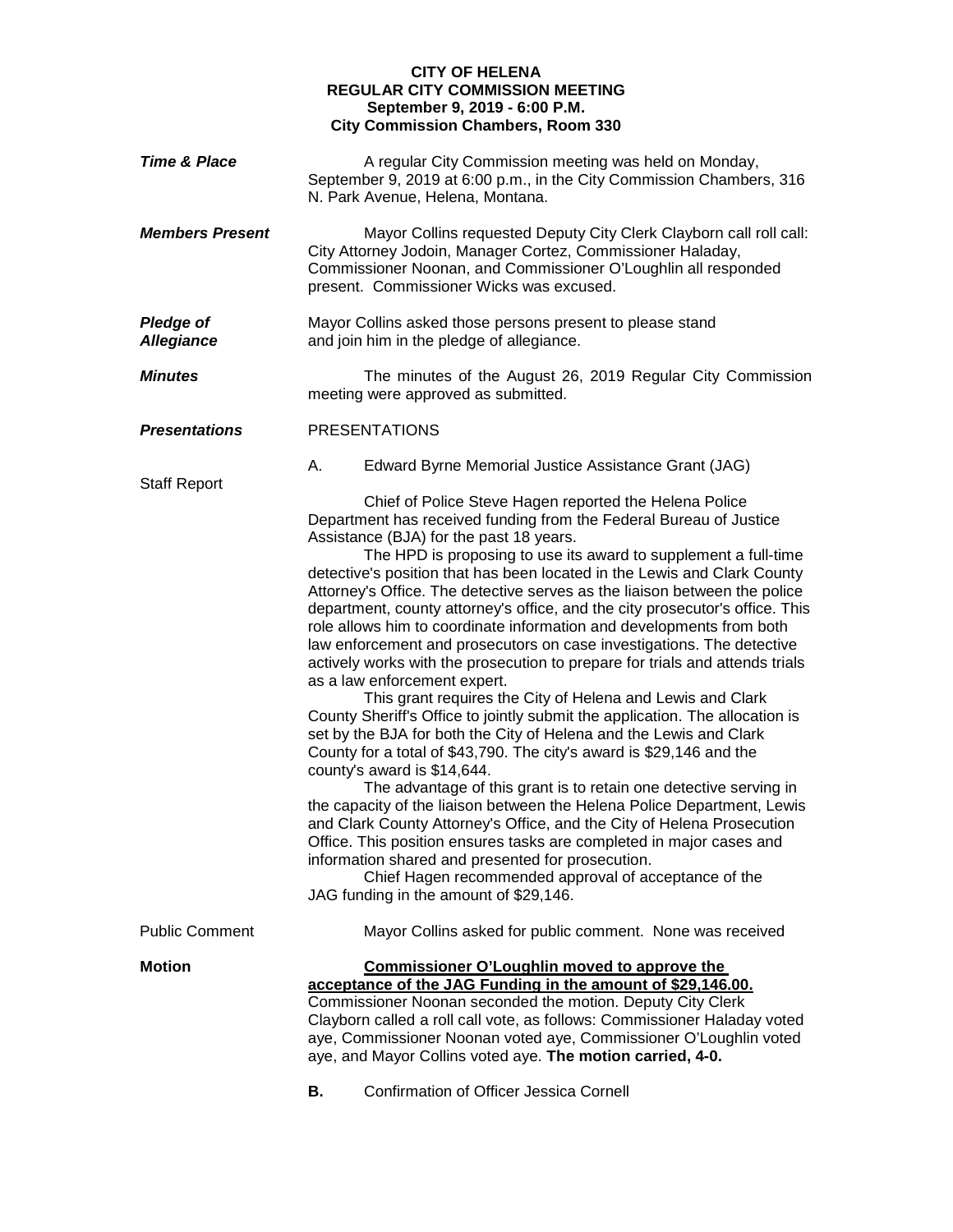| <b>Motion</b>         | Chief Hagen introduced Officer Jessica Cornell and gave brief<br>remarks about her history on the Helena Police Department.<br>Officer Cornell thanked the Commission and gave brief remarks.<br><b>Commissioner O'Loughlin moved to approve the</b><br><b>Confirmation of Officer Cornell.</b> Commissioner Haladay seconded the<br>motion.                                                                     |
|-----------------------|------------------------------------------------------------------------------------------------------------------------------------------------------------------------------------------------------------------------------------------------------------------------------------------------------------------------------------------------------------------------------------------------------------------|
| <b>Discussion</b>     | Commissioner Noonan welcomed Officer Cornell and recognized<br>her as a Carroll College graduate.                                                                                                                                                                                                                                                                                                                |
| Vote                  | Deputy City Clerk Clayborn called a roll call vote, as follows:<br>Commissioner Haladay voted aye, Commissioner Noonan voted aye,<br>Commissioner O'Loughlin voted aye, and Mayor Collins voted aye. The<br>motion carried, 4-0.                                                                                                                                                                                 |
|                       | Officer Cornell thanked the Commission and gave brief remarks.<br>Chief Hagen presented Officer Cornell with the Challenge Coin<br>as a reminder of the dedication and respect of all officers in the<br>community. Barb Hagen presented Officer Cornell with a gift in honor of<br>the service to the community.                                                                                                |
| <b>Proclamations</b>  | <b>PROCLAMATIONS</b>                                                                                                                                                                                                                                                                                                                                                                                             |
|                       | Α.<br><b>Suicide Prevention Week</b>                                                                                                                                                                                                                                                                                                                                                                             |
|                       | Mayor Collins presented a proclamation in note of Suicide<br>Prevention Week to Suicide Prevention Coordinator of Lewis & Clark<br>Public Health Jess Hegstrom.<br>Ms. Hegstrom accepted the proclamation and made brief<br>remarks, stating tools and resources were available to those impacted by<br>depression and suicide. St. Peter's health offered these resources.                                      |
| <b>Public Comment</b> | Matt Furlong, local advisory council chair on behavioral health,<br>thanked the Commission and Mayor for making a public proclamation.<br>Representative thanked the Mayor and commission for their<br>public recognition of the epidemic of suicide, especially amongst youth.<br>John Pruitt spoke to the Commission.                                                                                          |
| <b>Consent Agenda</b> | <b>CONSENT AGENDA:</b><br>Claims<br>Α.<br>Revised ordinance adding industrial wastewater regulations by<br>В.<br>amending Title 6, Chapter 6 of Helena City Code<br>C.<br>Release of a portion of an existing 60 storm water easement<br>located between lots 8 and 9 of Anderson Business Park, as<br>shown in COS #3050024.<br>D.<br>Appointment of Dannai Clayborn as the Interim Clerk of the<br>Commission. |
|                       | City Manager Cortez recommended approval of the consent<br>agenda, items A-D.                                                                                                                                                                                                                                                                                                                                    |
| <b>Public Comment</b> | Mayor Collins asked for public comment, on items A - D. None<br>was received.                                                                                                                                                                                                                                                                                                                                    |
| <b>Motion</b>         | <b>Commissioner Haladay moved to approve the claims and</b><br>consent agenda items, A-D. Commissioner Noonan seconded the<br>motion.                                                                                                                                                                                                                                                                            |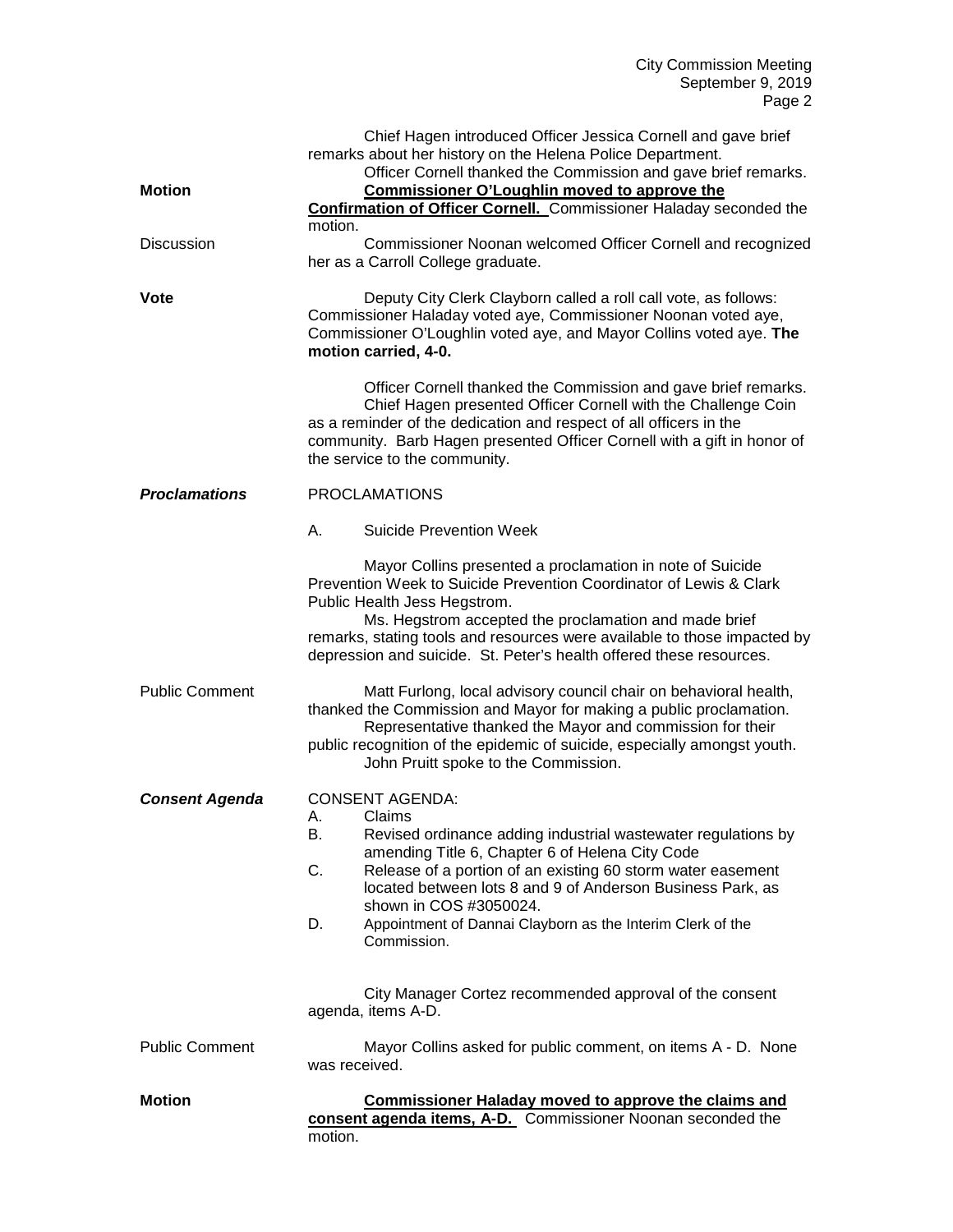| Vote                  | Deputy City Clerk Clayborn called a roll call vote, as follows:<br>Commissioner Haladay voted aye, Commissioner Noonan voted aye,<br>Commissioner O'Loughlin voted aye, and Mayor Collins voted aye. The<br>motion carried, 4-0.                                                                                                                                                                                                                                                                                                                                                                                                                                                                                                      |
|-----------------------|---------------------------------------------------------------------------------------------------------------------------------------------------------------------------------------------------------------------------------------------------------------------------------------------------------------------------------------------------------------------------------------------------------------------------------------------------------------------------------------------------------------------------------------------------------------------------------------------------------------------------------------------------------------------------------------------------------------------------------------|
| <b>Bid Award</b>      | <b>BID AWARDS</b>                                                                                                                                                                                                                                                                                                                                                                                                                                                                                                                                                                                                                                                                                                                     |
|                       | HELENA SECONDARY DIGESTER COVER AND GAS<br>А.<br>PROCUREMENT PROJECT #19-13                                                                                                                                                                                                                                                                                                                                                                                                                                                                                                                                                                                                                                                           |
|                       | Acting Public Works Director Eric Urban reported the East<br>Secondary Digester cover at the City of Helena Wastewater Treatment<br>Plant (WWTP) collapsed in September of last year. The failure is<br>suspected to have been caused by a steel strut failure that caused<br>ballast blocks to fall and the cover to fail. The cover became wedged<br>inside the digester and the digester was removed from service. With<br>only a single digester in service, the WWTP is operating with reduced<br>digestion capacity and lacks unit redundancy. The West Secondary<br>Digester continues to operate, however, repairs to the East digester are<br>critical in order for the City to provide reliable digestion capacity.         |
|                       | The City received one bid for the Secondary Digester Cover<br>and Gas Procurement Project #19-13 on July 30, 2019. The bidder,<br>WesTech Engineering, Inc. submitted a responsible bid in the amount of<br>\$357,402 for the digester cover and gas piping. The engineer's<br>estimate for the project was \$450,000.                                                                                                                                                                                                                                                                                                                                                                                                                |
|                       | The cost for this project is budgeted from Wastewater<br>Treatment capital funds as planned maintenance, upkeep and repair to<br>the City's wastewater treatment system. It will improve reliability,<br>operation and maintenance of the wastewater treatment plant.                                                                                                                                                                                                                                                                                                                                                                                                                                                                 |
| <b>Public Comment</b> | Mayor Collins asked for public comment. None was received                                                                                                                                                                                                                                                                                                                                                                                                                                                                                                                                                                                                                                                                             |
| <b>Motion</b>         | <b>Commissioner Noonan moved to award the Secondary</b><br>Digester Cover and Gas Procurement Project #19-13 to the lowest<br>bidder, Goble Sampson and Associates, in the amount of \$357,402.<br>Commissioner Haladay seconded the motion. Interim Clerk Clayborn<br>called a roll call vote, as follows: Commissioner Haladay voted aye,<br>Commissioner Noonan voted aye, Commissioner O'Loughlin voted aye,<br>and Mayor Collins voted aye. The motion carried 4-0.                                                                                                                                                                                                                                                              |
|                       | В.<br>WESTSIDE WATER AND SEWER PHASE 1 AND 2, CITY<br><b>PROJECT #18-15</b>                                                                                                                                                                                                                                                                                                                                                                                                                                                                                                                                                                                                                                                           |
|                       | Acting Public Works Director Eric Urban reported The City of<br>Helena annexed the phase 1 and 2 of the Westside of Helena and as<br>part of the annexation the City of Helena agreed to install water and<br>sewer mains to all developable lots. The project will be funded by the<br>City of Helena, a Montana Department of Environmental Quality State<br>Revolving Fund Loan (SRF), and a TSEP grant. The City Commission<br>will establish a reimbursement resolution for unserved lots to pay a<br>proportional share of the main at the time the lots connect to City<br>Services. The City utility funds will pay for replacing and upsizing any<br>existing water and sewer mains, including the replacement of an old and |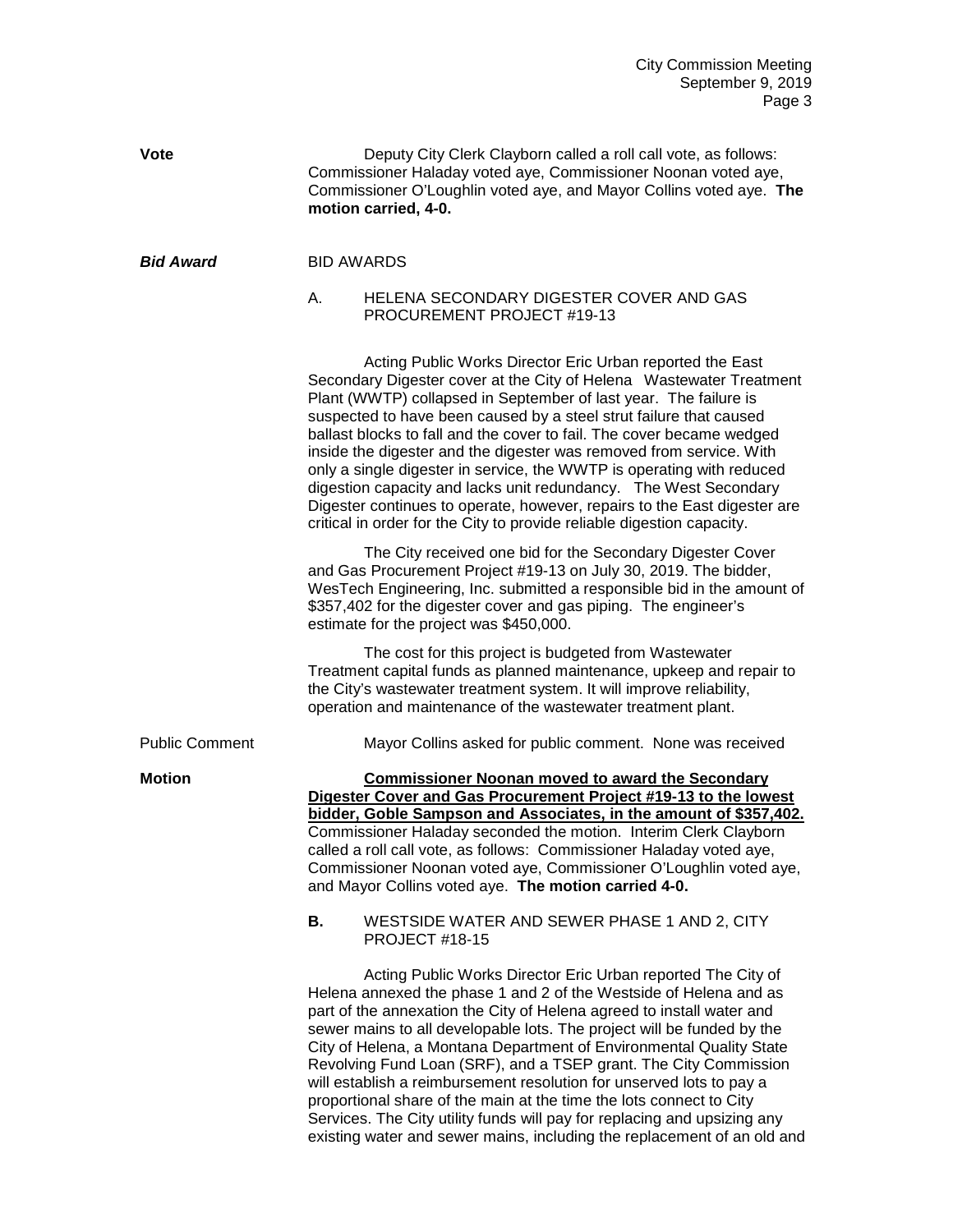failing 14" water main in Cannon Street.

|                       | The City of Helena hired WWC Engineering in April of 2018 to<br>design and manage the water and sewer main project. As part of the                        |
|-----------------------|-----------------------------------------------------------------------------------------------------------------------------------------------------------|
|                       | sewer design, it was discovered that the City needs an easement in the                                                                                    |
|                       | vacated Bradford Street right of way. Bradford Street was vacated by                                                                                      |
|                       | Lewis and Clark County and no utility easements were reserved. The                                                                                        |
|                       | City staff and WWC have working with the private property owners and<br>the Helena School District to obtain the necessary easement. The                  |
|                       | easements are under negotiation but have not been finalized. As a                                                                                         |
|                       | result, the project was bid in two different schedules, so a portion of the                                                                               |
|                       | project could be awarded and started as the easements are finalized.                                                                                      |
|                       | The hope was that the easements could be secured at the time of award,                                                                                    |
|                       | but the easements are taking longer than hoped. The whole project                                                                                         |
|                       | cannot be awarded at this time because of the TSEP and SRF funding.                                                                                       |
|                       | Both funding sources require all easements to be filed at time of award.                                                                                  |
|                       | As a result of the easement negotiation, the recommendation is to award<br>the base part of the project to allow the construction to start this fall. The |
|                       | second part of the project will be awarded after easements are<br>negotiated.                                                                             |
|                       | The City of Helena received 5 bids on August 13, 2019. The                                                                                                |
|                       | lowest responsible bidder was Helena Sand and Gravel of Helena, MT                                                                                        |
|                       | with a base bid of \$4,965,364. The City budgeted \$6,417,500 for the                                                                                     |
|                       | project.                                                                                                                                                  |
| <b>Public Comment</b> | Mayor Collins asked for public comment. None was received                                                                                                 |
| <b>Discussion</b>     | Commissioner O'Loughlin asked for clarification on the cost of                                                                                            |
|                       | the project, since the budgeted cost was \$6.4 million and the bid was in<br>at \$4.9 million dollars. The Commissioner asked if the project had the      |
|                       |                                                                                                                                                           |
|                       |                                                                                                                                                           |
|                       | potential to rise to the budgeted amount, should Staff bring forward the                                                                                  |
|                       | alternative measures outlined in Acting Director Urban's report. Acting<br>Director Urban asked Jake Siska, project manager for WWC                       |
|                       | Engineering, to come forward to answer Commissioner O'Loughlin's                                                                                          |
|                       | question. Mr. Siska stated the costs would likely increase to the                                                                                         |
|                       | projected amount if the bid alternate were to be awarded.                                                                                                 |
|                       | Commissioner Noonan asked for clarification on the timeline.                                                                                              |
|                       | Mr. Siska stated the bid award was being proposed at this time due to                                                                                     |
|                       | the size and scope of the project and the project was projected to be<br>finished in 2020.                                                                |
|                       | Commissioner O'Loughlin asked how the easements which are                                                                                                 |
|                       | being waited upon in the current proposals. Mr. Siska stated the                                                                                          |
|                       | easements negotiations were weighing upon the award and would in part                                                                                     |
|                       | determine if the bid alternate was to be used.                                                                                                            |
|                       | Commissioner O'Loughlin asked why the item was being                                                                                                      |
|                       | considered at this time, due to the several aspects of the project,                                                                                       |
|                       | including the easements, not being settled of this time. Manager Cortez<br>stated the item was brought forward with optimism the School District          |
|                       | would award the easements. The Manager stated as of this day, it was                                                                                      |
|                       | the granting of the easements was unlikely.                                                                                                               |
| <b>Motion</b>         | <b>Commissioner Haladay moved to award the Westside Water</b>                                                                                             |
|                       | and Sewer Phase 1 and 2 base bid, City Project #18-15 the Helena                                                                                          |
|                       | Sand and Gravel in the amount of \$4,965,364. Commissioner Noonan<br>seconded the motion. Interim City Clerk Clayborn called a roll call vote,            |

voted aye, Commissioner O'Loughlin voted aye, and Mayor Collins voted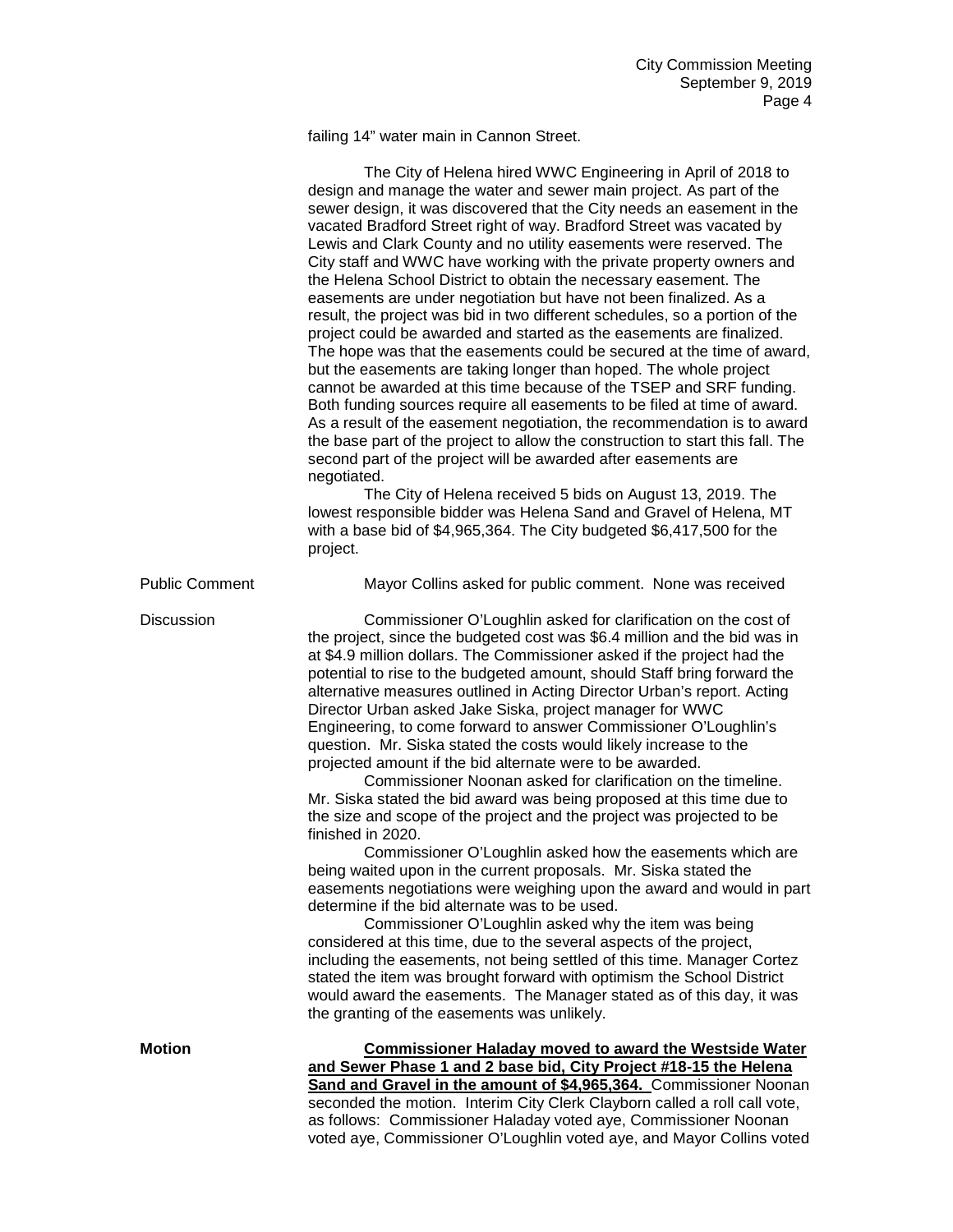|                                              |         | aye. The motion carried 4-0.                                                                                                                                                                                                                                                                                                                                                                                                                                                                                                                                                                                                                                                                                                        |
|----------------------------------------------|---------|-------------------------------------------------------------------------------------------------------------------------------------------------------------------------------------------------------------------------------------------------------------------------------------------------------------------------------------------------------------------------------------------------------------------------------------------------------------------------------------------------------------------------------------------------------------------------------------------------------------------------------------------------------------------------------------------------------------------------------------|
|                                              | C.      | FRONT STREET IMPROVEMENTS, CHANGE ORDER TO<br>ADD NEILL AND FULLER IMPROVEMENTS                                                                                                                                                                                                                                                                                                                                                                                                                                                                                                                                                                                                                                                     |
|                                              |         | <b>Transportation Systems Director David Knoepke reported</b><br>Reconstruction of Front Street from Neill Avenue to W. Lyndale Avenue<br>was awarded to Helena Sand and Gravel in the amount of \$3,132,760.00<br>on February 11, 2019 and is currently under construction.<br>Reconstruction of the intersection of Neill and Fuller including a<br>raised intersection at Neill and Front Street and storm sewer<br>improvements were designed by KLJ Engineering and costs were<br>provided by Helena Sand and Gravel for a change order to the Front<br>Street Improvement contract. The total cost of the change order for Neill<br>and Fuller Improvements is \$1,052,397.50 for a total contract cost of<br>\$4,270,233.39. |
| <b>Public Comment</b>                        |         | Mayor Collins asked for public comment. None was received                                                                                                                                                                                                                                                                                                                                                                                                                                                                                                                                                                                                                                                                           |
| <b>Motion</b>                                |         | Commissioner O'Loughlin moved to approve the change<br>order to the Front Street Improvements Project for the Neill and<br>Fuller Improvements to Helena Sand and Gravel in the amount of<br>\$1,052,397.50. Commissioner Noonan seconded the motion.                                                                                                                                                                                                                                                                                                                                                                                                                                                                               |
| <b>Discussion</b>                            |         | Commissioner Haladay made brief supportive remarks of the<br>project, especially concerning to the raised intersection.<br>Commissioner Noonan stated he was impressed with the work<br>on the Front Street project.                                                                                                                                                                                                                                                                                                                                                                                                                                                                                                                |
| Vote                                         |         | Interim City Clerk Clayborn called a roll call vote, as follows:<br>Commissioner Haladay voted aye, Commissioner Noonan voted aye,<br>Commissioner O'Loughlin voted aye, and Mayor Collins voted aye. The<br>motion carried 4-0.                                                                                                                                                                                                                                                                                                                                                                                                                                                                                                    |
| <b>City Commissioners</b>                    |         | <b>Communications from COMMUNICATIONS/PROPOSALS FROM CITY COMMISSIONERS</b><br>Mayor Collins congratulated Commissioner Wicks on the new<br>addition to her family.                                                                                                                                                                                                                                                                                                                                                                                                                                                                                                                                                                 |
| <b>Report of the City</b><br><b>Attorney</b> | office. | REPORT OF THE CITY ATTORNEY<br>City Attorney Jodoin gave an update on LR-130, the Supreme<br>Court approved the ballot language drafted by the Attorney General's<br>The City was granted permission to file an Amicus Brief in the<br>case involving the TenMile South Helena Watershed, and the brief filing                                                                                                                                                                                                                                                                                                                                                                                                                      |
|                                              |         | date is September 27 <sup>th</sup> , and a draft of the brief would be provided to the<br>Commission for review                                                                                                                                                                                                                                                                                                                                                                                                                                                                                                                                                                                                                     |
| Discussion                                   |         | Commissioner Haladay stated he would like City to remain in<br>contact with the League of Cities and Towns on this matter.                                                                                                                                                                                                                                                                                                                                                                                                                                                                                                                                                                                                          |
| <b>Report of the City</b><br><b>Manager</b>  |         | REPORT OF THE CITY MANAGER<br>City Manager Cortez no report given                                                                                                                                                                                                                                                                                                                                                                                                                                                                                                                                                                                                                                                                   |
| <b>Report from the</b><br><b>HCC</b>         |         | REPORT FROM THE HELENA CITIZENS COUNCIL<br>Nancy Perry, rep district 2, and stated on the 25 <sup>th</sup> at the regular                                                                                                                                                                                                                                                                                                                                                                                                                                                                                                                                                                                                           |

HCC meeting that a neighborhood group were proposing an alternative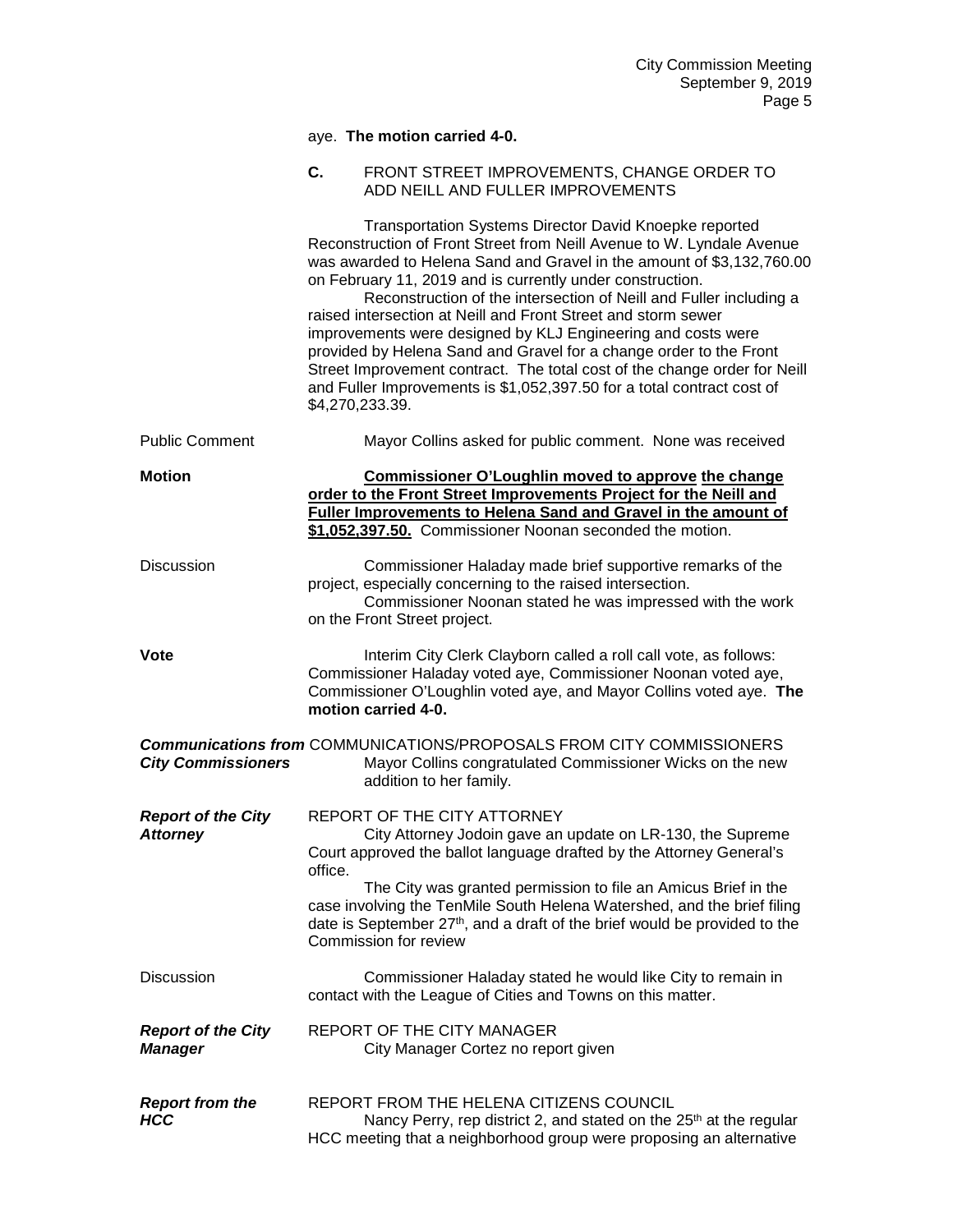design to the Beattie street design, and HCC would forward this alternative to the Commission for review.

### *Public Hearings* PUBLIC HEARINGS

Staff Summary Community Development Director Sharon Haugen gave opening remarks on the Transitional Residential District Rezoning project. Director Haugen introduced City Planner Hillary Taylor for the staff report. Ms. Taylor gave a presentation on items  $A - J$ , presenting the area under consideration called "Downtown" as a group, which included items A – D. A period of discussion and public comment was held for those items. A motion and vote were held on items A – D. Ms. Taylor then gave a presentation on items  $E - J$ , considered the "Transitional" district. A period of discussion and public commentary was held on those items. A vote was then held for items  $E - J$ . The discussion and public commentary to follow.

Public Testimony Mayor Collins declared the public portion of the hearing opened for items A – D and called for anyone wanting to address the commission. There being no persons wanting to address the commission, Mayor Collins closed the public portion of the hearing.

Discussion Commissioner Noonan thanked and complimented Director Haugen and Planner Taylor for their work on the project and the extensive public commentary tabulated on this project.

> Commissioner O'Loughlin asked for clarification on the timeline of the project and asked if the timeline allowed the zoning commission to take into account all public commentary on the matter. Ms. Taylor confirmed this.

A. CONSIDER FIRST PASSAGE FOR AN ORDINANCE AMENDING THE OFFICIAL ZONING MAP FOR THE CITY OF HELENA, FOR A ZONE CHANGE FROM B-2 (GENERAL COMMERCIAL) DISTRICT TO THE DT (DOWNTOWN ZONING) DISTRICT, FOR PROPERTIES GENERALLY LOCATED DOWNTOWN SOUTH OF LYNDALE AVENUE AND MEMORIAL DRIVE, AND EAST OF GETCHELL STREET, AND EAST OF THE ALLEY BETWEEN PARK AVENUE AND FULLER AVENUE, AND NORTH OF LAWRENCE STREET, AND WEST OF THE ALLEY BETWEEN LAST CHANCE GULCH AND JACKSON STREET, AND WEST OF CRUSE AVENUE, AND A SMALL PORTION WEST OF JACKSON STREET IN THE CITY OF HELENA, MONTANA.

Staff Report **Community Development Director Sharon Haugen reported On** June 24, 2019 the City Commission approved Ordinance numbers 3256, 3257, 3258, 3259, 3260, 3261, and 3262 to put in place regulations for the DT (Downtown) and TR (Transitional Residential) Zoning Districts. Due to direction from these Ordinances, the Growth Policy and associated Neighborhood Plan for the downtown the City has applied to amend the zoning in the downtown area and adjacent areas. Staff has been working with members of the Zoning Commission, City Commission, and the Helena Downtown Business Improvement District for over two years to gain consensus and develop a

strategy to align the City with the proposed vision of the 2011 Helena Growth Policy and the 2016 Downtown Neighborhood Plan. On March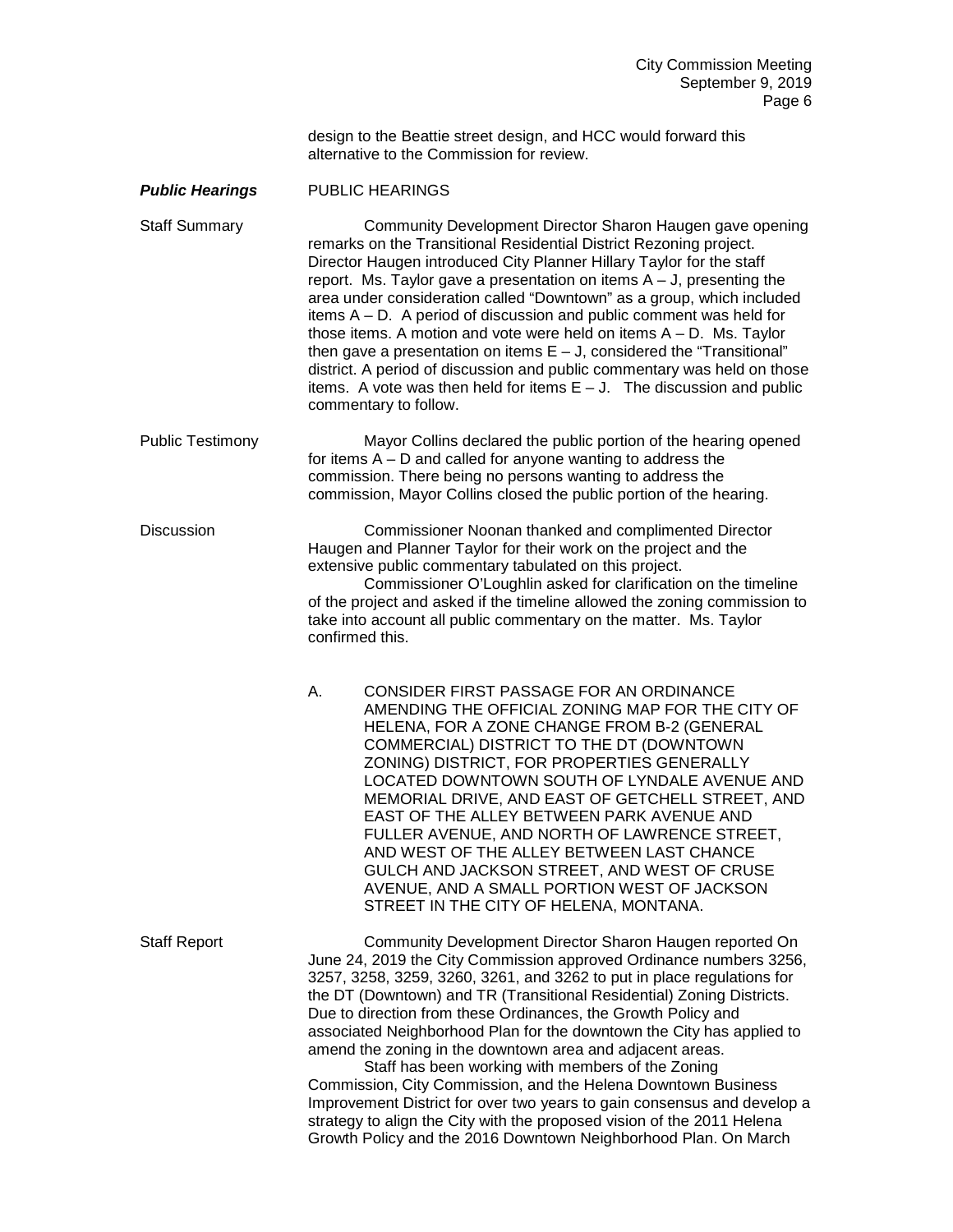13, 2018 the Zoning Commission voted unanimously (4:0) to adopt an ordinance to establish the regulations for a Downtown Zoning District. On March 28, 2019 a public meeting was held at the Civic Center. To notify property owners and adjacent property owners about the meeting post cards were mailed, and a display ad was run in the Independent Record newspaper. The purpose of the meeting was to discuss the code, and the boundary was presented as it relates to the code. This meeting resulted in the Zoning Commission holding a work session April 16, 2019 where they discussed the issues that were raised during the March 28, 2019 meeting. As a result of this work session a few modifications were made to the code language and the boundaries. After much work and consideration, the ordinance was presented to the City Commission on June 10, 2019 for first passage and June 24, 2019 for final passage. The City Commission voted unanimously at both hearings to adopt the ordinances necessary to create the DT (Downtown) District and the TR (Transitional Residential) District.

The Zoning Commission heard and deliberated on all ten proposed rezone areas at the regularly scheduled hearing on August 13, 2019. Public comment was taken up to and at the meeting and is attached to this cover memo as a spread sheet and as the draft minutes from the meeting. In general, public comments have been inquiries as to how the proposed change would impact a specific property. At the meeting folks spoke in favor of the proposals except for the proposal to rezone Area 9 from R-3 (Residential) to TR (Transitional Residential). Folks spoke against this proposal citing the dimensional limitations and the uses as too incongruous with the existing neighborhood. The Zoning Commission voted unanimously to recommend approval of all of the areas proposed for rezoning, except for the proposal to rezone Area 9 from R-3 (Residential) to TR (Transitional Residential), where they voted unanimously to recommend denial of the proposed rezoning.

The proposal will create a consolidated zoning code for downtown that will provide predictability for property owners. The proposal will bring the downtown into accordance with long term plans for the downtown including the 2011 Growth Policy as amended by the 2016 Downtown Neighborhood Plan.

Director Haugen recommended approval of an ordinance amending the official zoning map for the City of Helena, for a zone change from B-2 (General Commercial) District to the DT (Downtown Zoning) district, for properties generally located downtown south of Lyndale Avenue and Memorial Drive, and east of Getchell Street, and east of the alley between Park Avenue and Fuller Avenue, and north of Lawrence Street, and west of the alley between Last Chance Gulch and Jackson Street, and west of Cruse Avenue, and a small portion west of Jackson Street in the City of Helena, Montana, as more particularly described in Exhibits 1,2, and 3.

**Motion Commissioner O'Loughlin moved to approve the ordinance amending the official zoning map for the City of Helena, for a zone change from B-2 (General Commercial) District to the DT (Downtown zoning) district, for properties generally located downtown south of Lyndale Avenue and Memorial Drive, and east of Getchell Street, and east of the alley between Park Avenue and Fuller Avenue, and north of Lawrence Street, and west of the alley between Last Chance Gulch and Jackson Street, and west of Cruse Avenue, and a small portion west of Jackson Street in the City of Helena, Montana, as more particularly described in Exhibits 1,2, and 3.** Commissioner Haladay seconded the motion.Interim City Clerk Clayborn called a roll call vote, as follows: Commissioner Haladay voted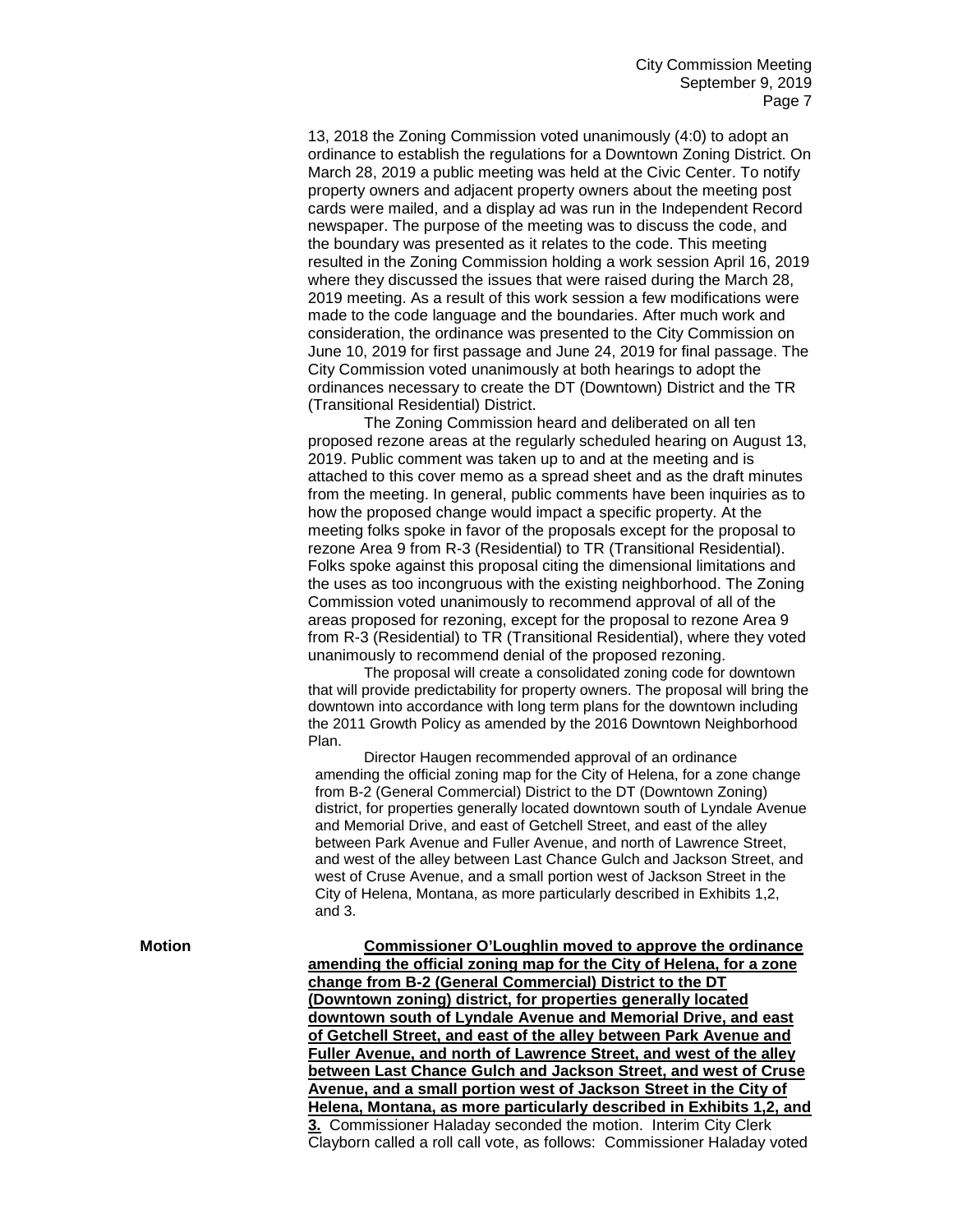aye, Commissioner Noonan voted aye, Commissioner O'Loughlin voted aye, and Mayor Collins voted aye. **The motion carried, 4-0. Ordinance 3266** 

B. CONSIDER FIRST PASSAGE OF AN ORDINANCE AMENDING THE OFFICIAL ZONING MAP FOR THE CITY OF HELENA, FOR A ZONE CHANGE FROM B3 (CENTRAL BUSINESS) DISTRICT TO THE DOWNTOWN ZONING DISRICT, FOR PROPERTIES GENERALLY LOCATED DOWNTOWN SOUTH OF LYNDALE AVENUE, AND EAST OF KESSLER STREET AND EAST OF GETCHELL STREET, NORTH OF NEILL AVENUE, AND WEST OF LAST CHANCE GULCH, AND SOUTH OF LAWRENCE STREET, AND EAST OF PARK AVENUE, AND PORTION THAT IS WEST OF PARK AVENUE, NORTH OF WONG STREET, AND WEST OF CRUSE AVENUE IN THE CITY OF HELENA, MONTANA.

Staff Report Community Development Director Sharon Haugen reported On June 24, 2019 the City Commission approved Ordinance numbers 3256, 3257, 3258, 3259, 3260, 3261, and 3262 to put in place regulations for the DT (Downtown) and TR (Transitional Residential) Zoning Districts. Due to direction from these Ordinances, the Growth Policy and associated Neighborhood Plan for the downtown the City has applied to amend the zoning in the downtown area and adjacent areas.

Staff has been working with members of the Zoning Commission, City Commission, and the Helena Downtown Business Improvement District for over two years to gain consensus and develop a strategy to align the City with the proposed vision of the 2011 Helena Growth Policy and the 2016 Downtown Neighborhood Plan. On March 13, 2018 the Zoning Commission voted unanimously (4:0) to adopt an ordinance to establish the regulations for a Downtown Zoning District. On March 28, 2019 a public meeting was held at the Civic Center. To notify property owners and adjacent property owners about the meeting post cards were mailed, and a display ad was run in the Independent Record newspaper. The purpose of the meeting was to discuss the code, and the boundary was presented as it relates to the code. This meeting resulted in the Zoning Commission holding a work session April 16, 2019 where they discussed the issues that were raised during the March 28, 2019 meeting. As a result of this work session a few modifications were made to the code language and the boundaries. After much work and consideration, the ordinance was presented to the City Commission on June 10, 2019 for first passage and June 24, 2019 for final passage. The City Commission voted unanimously at both hearings to adopt the ordinances necessary to create the DT (Downtown) District and the TR (Transitional Residential) District.

The Zoning Commission heard and deliberated on all ten proposed rezone areas at the regularly scheduled hearing on August 13, 2019. Public comment was taken up to and at the meeting and is attached to this cover memo as a spread sheet and as the draft minutes from the meeting. In general, public comments have been inquiries as to how the proposed change would impact a specific property. At the meeting folks spoke in favor of the proposals except for the proposal to rezone Area 9 from R-3 (Residential) to TR (Transitional Residential). Folks spoke against this proposal citing the dimensional limitations and the uses as too incongruous with the existing neighborhood. The Zoning Commission voted unanimously to recommend approval of all of the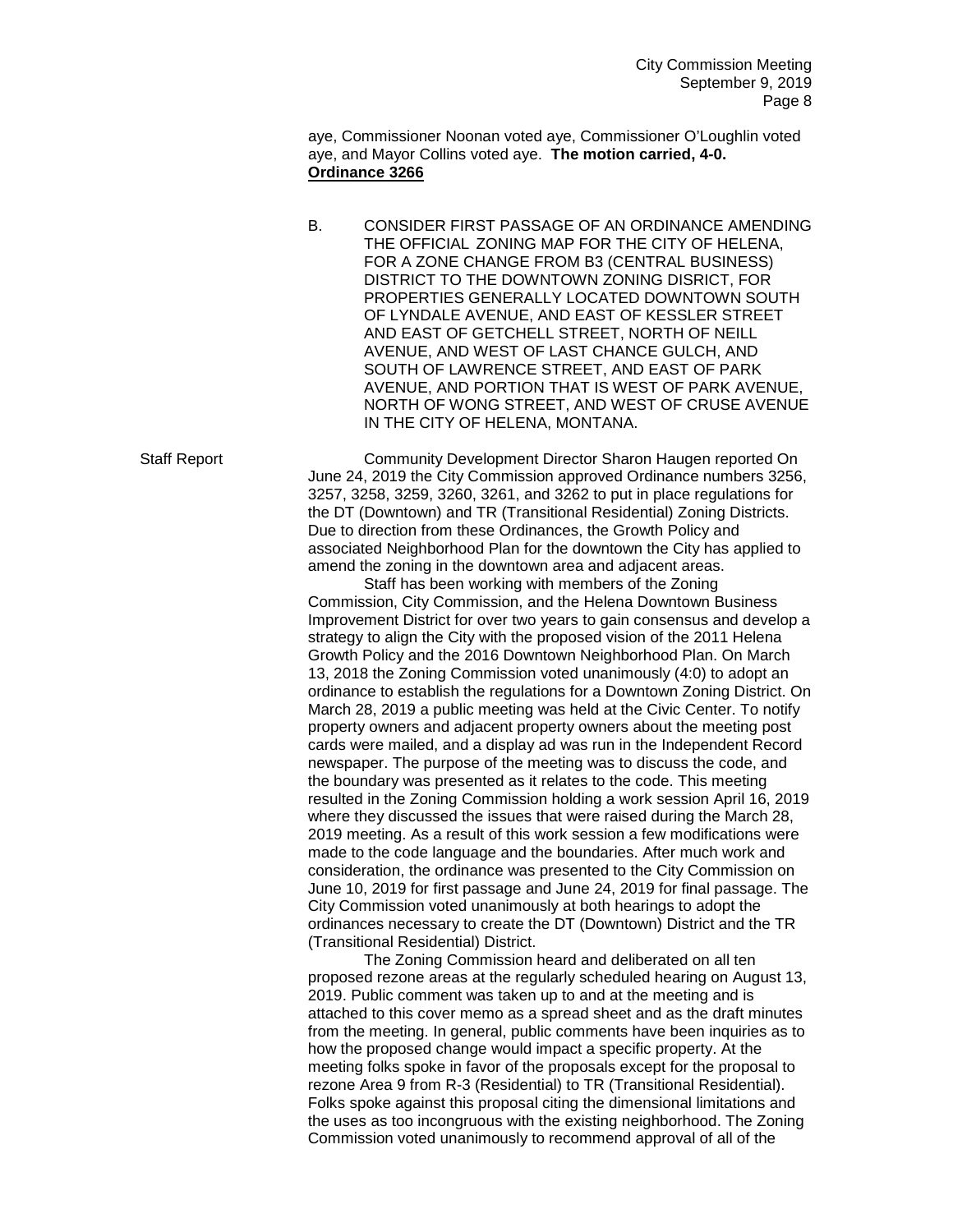areas proposed for rezoning, except for the proposal to rezone Area 9 from R-3 (Residential) to TR (Transitional Residential), where they voted unanimously to recommend denial of the proposed rezoning.

The proposal will create a consolidated zoning code for downtown that will provide predictability for property owners. The proposal will bring the downtown into accordance with long term plans for the downtown including the 2011 Growth Policy as amended by the 2016 Downtown Neighborhood Plan.

**Motion Commissioner O'Loughlin moved to approve first passage of an ordinance amending the official zoning map for the City of Helena, for a zone change from B3 (Central Business) District to the Downtown Zoning district, for properties generally located downtown south of Lyndale Avenue, and east of Kessler Street and east of Getchell Street, north of Neill Avenue, and west of Last Chance Gulch, and south of Lawrence Street, and east of Park Avenue, and portion that is west of Park Avenue, north of Wong Street, and west of Cruse Avenue in the City of Helena, Montana, as more particularly described in Exhibits 1,2, and 3.** Commissioner Noonan seconded the motion. Interim City Clerk Clayborn called a roll call vote, as follows: Commissioner Haladay voted aye, Commissioner Noonan voted aye, Commissioner O'Loughlin voted aye, and Mayor Collins voted aye. **The motion carried, 4-0. Ordinance 3267** 

> C. CONSIDER FIRST PASSAGE OF AN ORDINANCE AMENDING THE OFFICIAL ZONING MAP FOR THE CITY OF HELENA, FOR A ZONE CHANGE FROM PLI (PUBLIC LANDS AND INSTITUTIONS) DISTRICT TO THE DOWNTOWN ZONING DISTRICT, FOR PROPERTIES LOCATED DOWNTOWN GENERALLY BORDERED BY THE STREETS OF CRUSE AVENUE TO THE SOUTH, CRUSE AVENUE TO THE EAST, WEST LYNDALE AVENUE TO THE NORTH AND STUART STREET TO THE NORTH, AND BENTON AND PARK AVENUE TO THE WEST, IN LEWIS AND CLARK COUNTY, MONTANA, IN THE CITY OF HELENA, MONTANA.

Staff Report On June 24, 2019 the City Commission approved Ordinance numbers 3256, 3257, 3258, 3259, 3260, 3261, and 3262 to put in place regulations for the DT (Downtown) and TR (Transitional Residential) Zoning Districts. Due to direction from these Ordinances, the Growth Policy and associated Neighborhood Plan for the downtown the City has applied to amend the zoning in the downtown area and adjacent areas.

Staff has been working with members of the Zoning Commission, City Commission, and the Helena Downtown Business Improvement District for over two years to gain consensus and develop a strategy to align the City with the proposed vision of the 2011 Helena Growth Policy and the 2016 Downtown Neighborhood Plan. On March 13, 2018 the Zoning Commission voted unanimously (4:0) to adopt an ordinance to establish the regulations for a Downtown Zoning District. On March 28, 2019 a public meeting was held at the Civic Center. To notify property owners and adjacent property owners about the meeting post cards were mailed, and a display ad was run in the Independent Record newspaper. The purpose of the meeting was to discuss the code, and the boundary was presented as it relates to the code. This meeting resulted in the Zoning Commission holding a work session April 16, 2019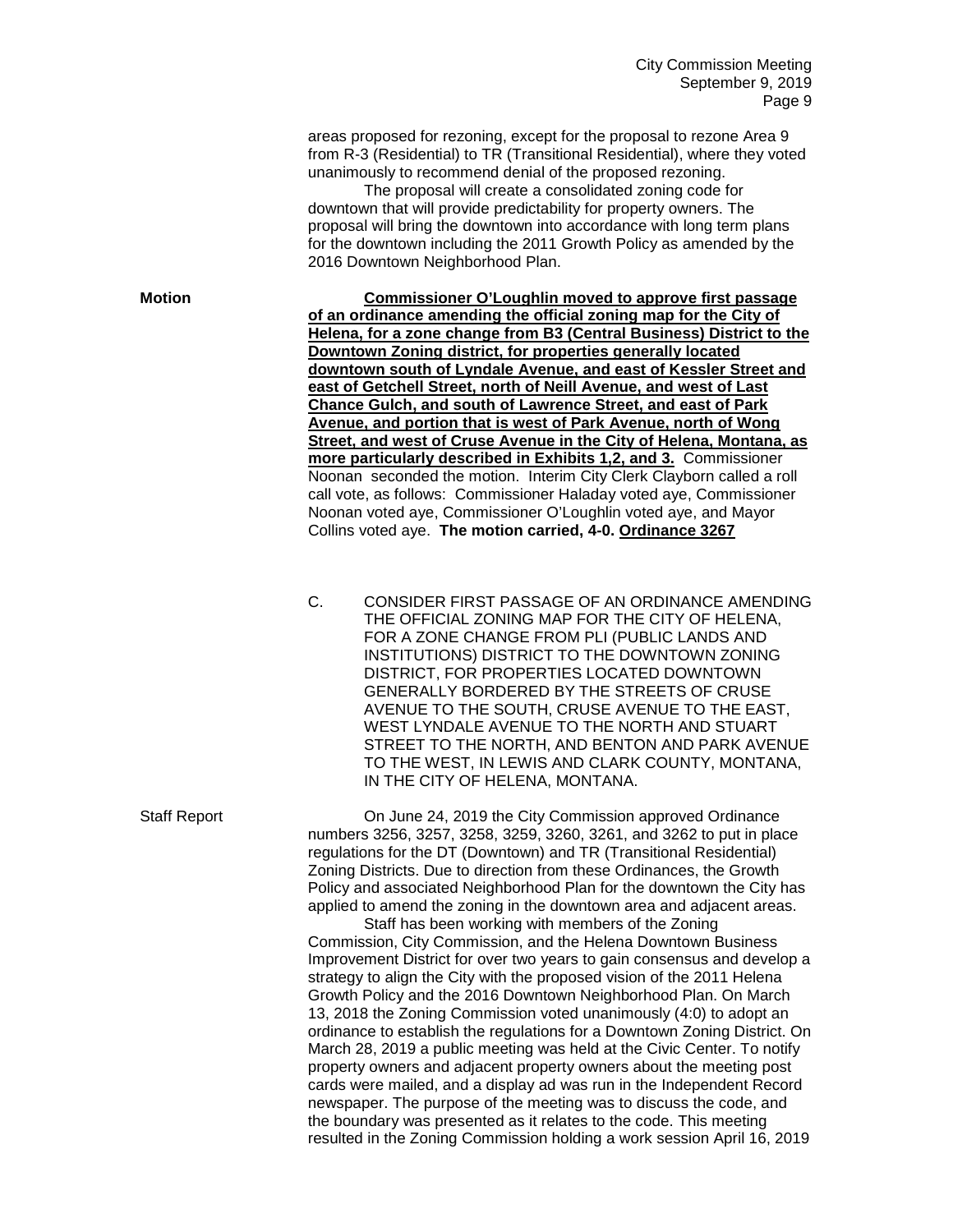where they discussed the issues that were raised during the March 28, 2019 meeting. As a result of this work session a few modifications were made to the code language and the boundaries. After much work and consideration, the ordinance was presented to the City Commission on June 10, 2019 for first passage and June 24, 2019 for final passage. The City Commission voted unanimously at both hearings to adopt the ordinances necessary to create the DT (Downtown) District and the TR (Transitional Residential) District.

The Zoning Commission heard and deliberated on all ten proposed rezone areas at the regularly scheduled hearing on August 13, 2019. Public comment was taken up to and at the meeting and is attached to this cover memo as a spread sheet and as the draft minutes from the meeting. In general, public comments have been inquiries as to how the proposed change would impact a specific property. At the meeting folks spoke in favor of the proposals except for the proposal to rezone Area 9 from R-3 (Residential) to TR (Transitional Residential). Folks spoke against this proposal citing the dimensional limitations and the uses as too incongruous with the existing neighborhood. The Zoning Commission voted unanimously to recommend approval of all of the areas proposed for rezoning, except for the proposal to rezone Area 9 from R-3 (Residential) to TR (Transitional Residential), where they voted unanimously to recommend denial of the proposed rezoning.

The proposal will create a consolidated zoning code for downtown that will provide predictability for property owners. The proposal will bring the downtown into accordance with long term plans for the downtown including the 2011 Growth Policy as amended by the 2016 Downtown Neighborhood Plan.

Community Development Director Haugen recommended approval of first passage of an ordinance amending the official zoning map for the City of Helena, for a zone change from PLI (Public Lands and Institutions) District to the Downtown Zoning district, for properties located downtown generally bordered by the streets of Cruse Avenue to the south, Cruse Avenue to the east, West Lyndale Avenue to the north and Stuart Street to the north, and Benton and Park Avenue to the west, in Lewis and Clark County, Montana, in the City of Helena, Montana, as more particularly described in Exhibits 1,2, and 3.

Motion **Commissioner Noonan moved to approve first passage of an ordinance amending the official zoning map for the City of Helena, for a zone change from PLI (Public Lands and Institutions) District to the Downtown Zoning district, for properties located downtown generally bordered by the streets of Cruse Avenue to the south, Cruse Avenue to the east, West Lyndale Avenue to the north and Stuart Street to the north, and Benton and Park Avenue to the west, in Lewis and Clark County, Montana, in the City of Helena, Montana, as more particularly described in Exhibits 1,2, and 3..**  Commissioner Haladay seconded the motion. Interim City Clerk Clayborn called a roll call vote, as follows: Commissioner Haladay voted aye, Commissioner Noonan voted aye, Commissioner O'Loughlin voted aye, and Mayor Collins voted aye. **The motion carried, 4-0. Ordinance 3268**

> D. CONSIDER FIRST PASSAGE FOR AN ORDINANCE AMENDING THE OFFICIAL ZONING MAP FOR THE CITY OF HELENA, FOR A ZONE CHANGE FROM RO (RESIDENTIAL OFFICE) DISTRICT TO THE DT (DOWNTOWN ZONING)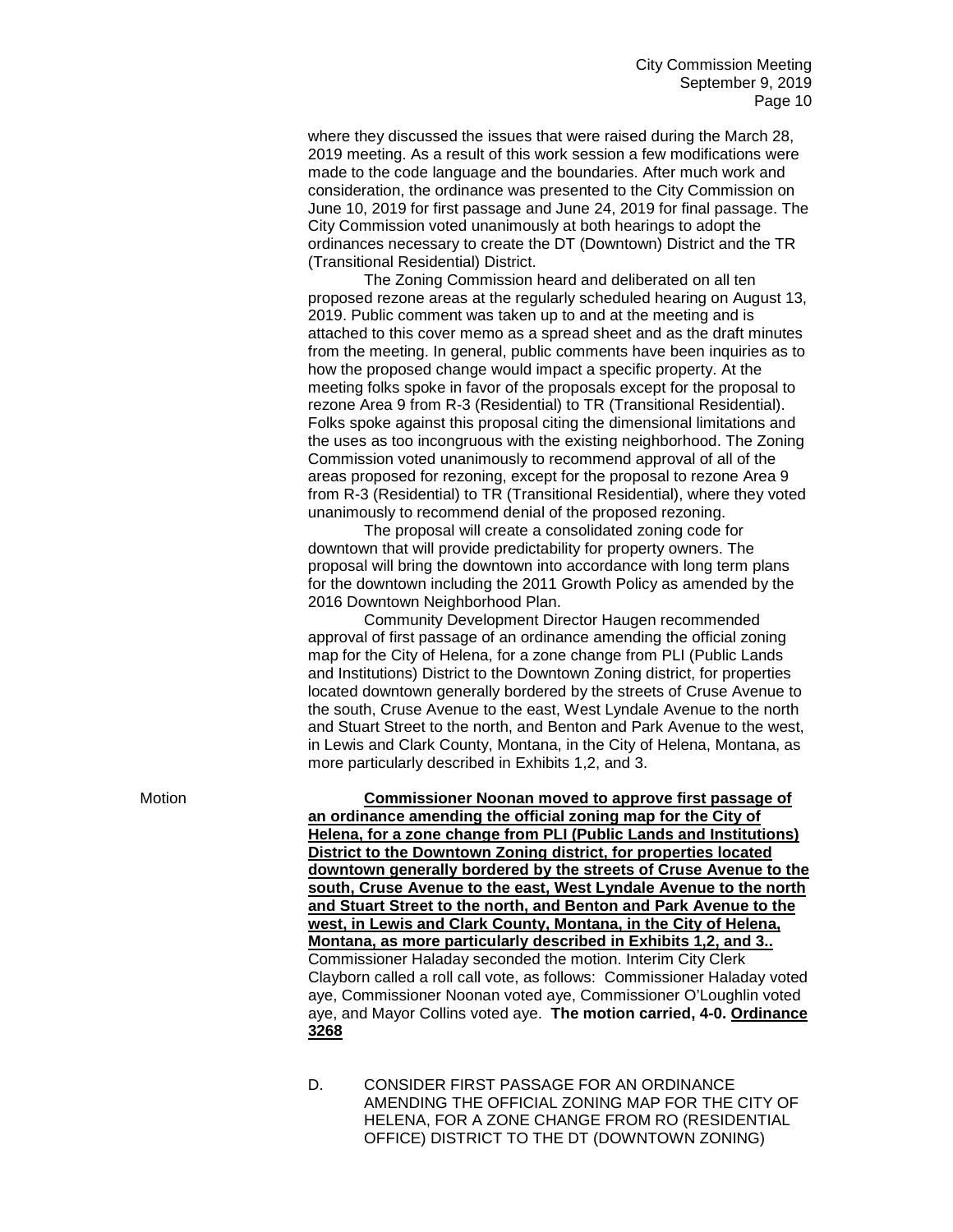DISTRICT, FOR PROPERTIES GENERALLY LOCATED DOWNTOWN NORTH OF LAWRENCE STREET, EAST OF PARK AVENUE, WEST OF THE ALLEY BETWEEN FULLER AVENUE AND PARK AVENUE, AND SOUTH OF NEILL AVENUE, AND THAT PORTION OF PROPERTY ON THE SOUTHWEST CORNER OF LYNDALE AVENUE AND JACKSON STREET IN THE CITY OF HELENA, MONTANA.

On June 24, 2019 the City Commission approved Ordinance numbers 3256, 3257, 3258, 3259, 3260, 3261, and 3262 to put in place regulations for the DT (Downtown) and TR (Transitional Residential) Zoning Districts. Due to direction from these Ordinances, the Growth Policy and associated Neighborhood Plan for the downtown the City has applied to amend the zoning in the downtown area and adjacent areas.

Staff has been working with members of the Zoning Commission, City Commission, and the Helena Downtown Business Improvement District for over two years to gain consensus and develop a strategy to align the City with the proposed vision of the 2011 Helena Growth Policy and the 2016 Downtown Neighborhood Plan. On March 13, 2018 the Zoning Commission voted unanimously (4:0) to adopt an ordinance to establish the regulations for a Downtown Zoning District. On March 28, 2019 a public meeting was held at the Civic Center. To notify property owners and adjacent property owners about the meeting post cards were mailed, and a display ad was run in the Independent Record newspaper. The purpose of the meeting was to discuss the code, and the boundary was presented as it relates to the code. This meeting resulted in the Zoning Commission holding a work session April 16, 2019 where they discussed the issues that were raised during the March 28, 2019meeting. As a result of this work session a few modifications were made to the code language and the boundaries. After much work and consideration, the ordinance was presented to the City Commission on June 10, 2019 for first passage and June 24, 2019 for final passage. The City Commission voted unanimously at both hearings to adopt the ordinances necessary to create the DT (Downtown) District and the TR (Transitional Residential) District.

The Zoning Commission heard and deliberated on all ten proposed rezone areas at the regularly scheduled hearing on August 13, 2019. Public comment was taken up to and at the meeting and is attached to this cover memo as a spread sheet and as the draft minutes from the meeting. In general, public comments have been inquiries as to how the proposed change would impact a specific property. At the meeting folks spoke in favor of the proposals except for the proposal to rezone Area 9 from R-3 (Residential) to TR (Transitional Residential). Folks spoke against this proposal citing the dimensional limitations and the uses as too incongruous with the existing neighborhood. The Zoning Commission voted unanimously to recommend approval of all of the areas proposed for rezoning, except for the proposal to rezone Area 9 from R-3 (Residential) to TR (Transitional Residential), where they voted unanimously to recommend denial of the proposed rezoning.

Community Development Director Haugen recommended approval of first passage for an ordinance amending the official zoning map for the City of Helena, for a zone change from RO (Residential Office) District to the DT (Downtown Zoning) district, for properties generally located downtown north of Lawrence Street, east of Park Avenue, west of the alley between Fuller Avenue and Park Avenue, and south of Neill Avenue, and that portion of property on the southwest corner of Lyndale Avenue and Jackson Street in the City of Helena,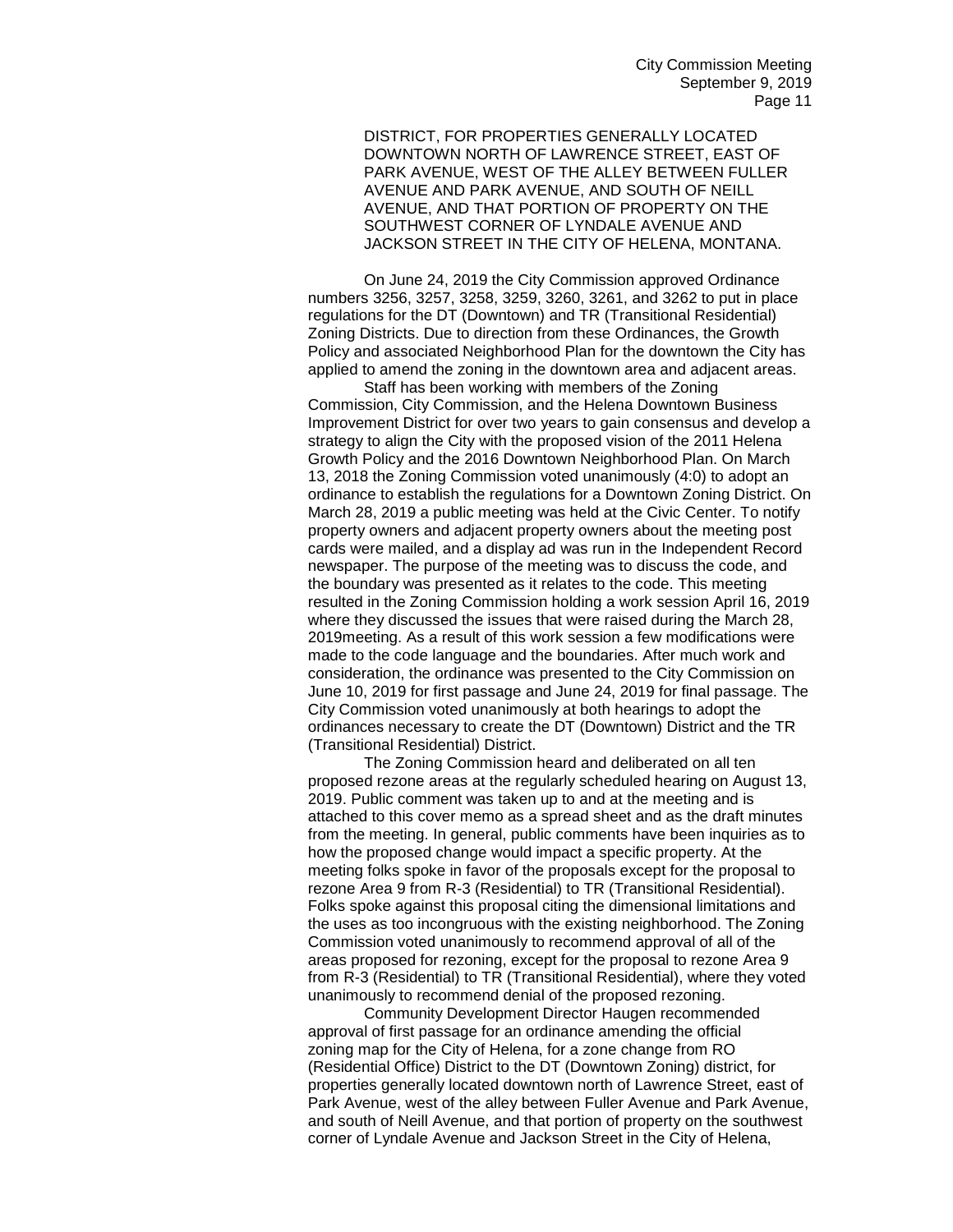## Montana, as more particularly described in Exhibits 1,2, and 3.

| Motion                  | <b>Commissioner Haladay moved to approve first passage for</b><br>an ordinance amending the official zoning map for the City of<br>Helena, for a zone change from RO (Residential Office) District to<br>the DT (Downtown Zoning) district, for properties generally located<br>downtown north of Lawrence Street, east of Park Avenue, west of<br>the alley between Fuller Avenue and Park Avenue, and south of<br>Neill Avenue, and that portion of property on the southwest corner<br>of Lyndale Avenue and Jackson Street in the City of Helena,<br>Montana, as more particularly described in Exhibits 1,2, and 3.<br>Commissioner O'Loughlin seconded the motion. Interim City Clerk<br>Clayborn called a roll call vote, as follows: Commissioner Haladay voted<br>aye, Commissioner Noonan voted aye, Commissioner O'Loughlin voted<br>aye, and Mayor Collins voted aye. The motion carried, 4-0. Ordinance<br>3269                                                                                                                                                                                                                                                                                                                                                                                                                                                                                                                                                                                                                                                                                                                                                                                                                                                           |
|-------------------------|----------------------------------------------------------------------------------------------------------------------------------------------------------------------------------------------------------------------------------------------------------------------------------------------------------------------------------------------------------------------------------------------------------------------------------------------------------------------------------------------------------------------------------------------------------------------------------------------------------------------------------------------------------------------------------------------------------------------------------------------------------------------------------------------------------------------------------------------------------------------------------------------------------------------------------------------------------------------------------------------------------------------------------------------------------------------------------------------------------------------------------------------------------------------------------------------------------------------------------------------------------------------------------------------------------------------------------------------------------------------------------------------------------------------------------------------------------------------------------------------------------------------------------------------------------------------------------------------------------------------------------------------------------------------------------------------------------------------------------------------------------------------------------------|
| <b>Discussion</b>       | Commissioner O'Loughlin asked for clarification on the borders<br>of area 10 and how much discussion by the Zoning Commission had<br>occurred regarding area 10. Ms. Taylor stated there were discussions at<br>the Zoning Commission meetings and they centered mostly on parking.<br>Commissioner O'Loughlin asked if it was possible to keep the<br>Ordinances or the plan as a "fluid document," meaning the items could<br>be reconsidered at some point and open for change at a later date.<br>Director Haugen stated it would not be appropriate to describe Zoning<br>Regulation as "fluid" but the regulations could always be amended at a<br>later date. Director Haugen stated she felt there would be amendments<br>at a later date, after feedback was received and the impact of the<br>changes was observed.<br>Commissioner O'Loughlin asked if the Ordinances being<br>considered factored in the recommendations of the Zoning Commission,<br>including the removal of area 9. Ms. Taylor stated the Zoning<br>Commission's recommendations were included in the motion language<br>provided in the presentation, including the denial of area 9.<br>Commissioner Noonan stated today he had requested the vote<br>be postponed on areas 9 and 10 due to his recent discussions at a<br>growth policy meeting. The Commissioner felt due to possibility of<br>confusion, which have occurred historically on similar matters, taking<br>additional time to review may be warranted. The Commissioner stated he<br>would advocate the motions be denied by the Commission at this time, to<br>allow for additional discussion on the neighborhoods in question and be<br>revisited after the impact of the other transitional zones enacted were<br>fully realized. |
| <b>Public Testimony</b> | Mayor Collins declared the public portion of the hearing opened<br>for items $E - J$ and called for anyone wanting to address the<br>commission.<br>Maryann Guggenheim, 100 Stuart Street, spoke to her general<br>support of the zoning changes, but stated she would like the Commission<br>to consider all the public testimony carefully. Ms. Guggenheim submitted<br>a letter of support to the Commission as part of the official record.<br>Liz Gans, 418 W Lawrence, stated she was grateful for the work<br>which had been done on the Transitional Zoning project. However, she<br>was concerned about the buffer zones which may increase density of<br>certain neighborhoods which were already densely populated in her<br>opinion.                                                                                                                                                                                                                                                                                                                                                                                                                                                                                                                                                                                                                                                                                                                                                                                                                                                                                                                                                                                                                                       |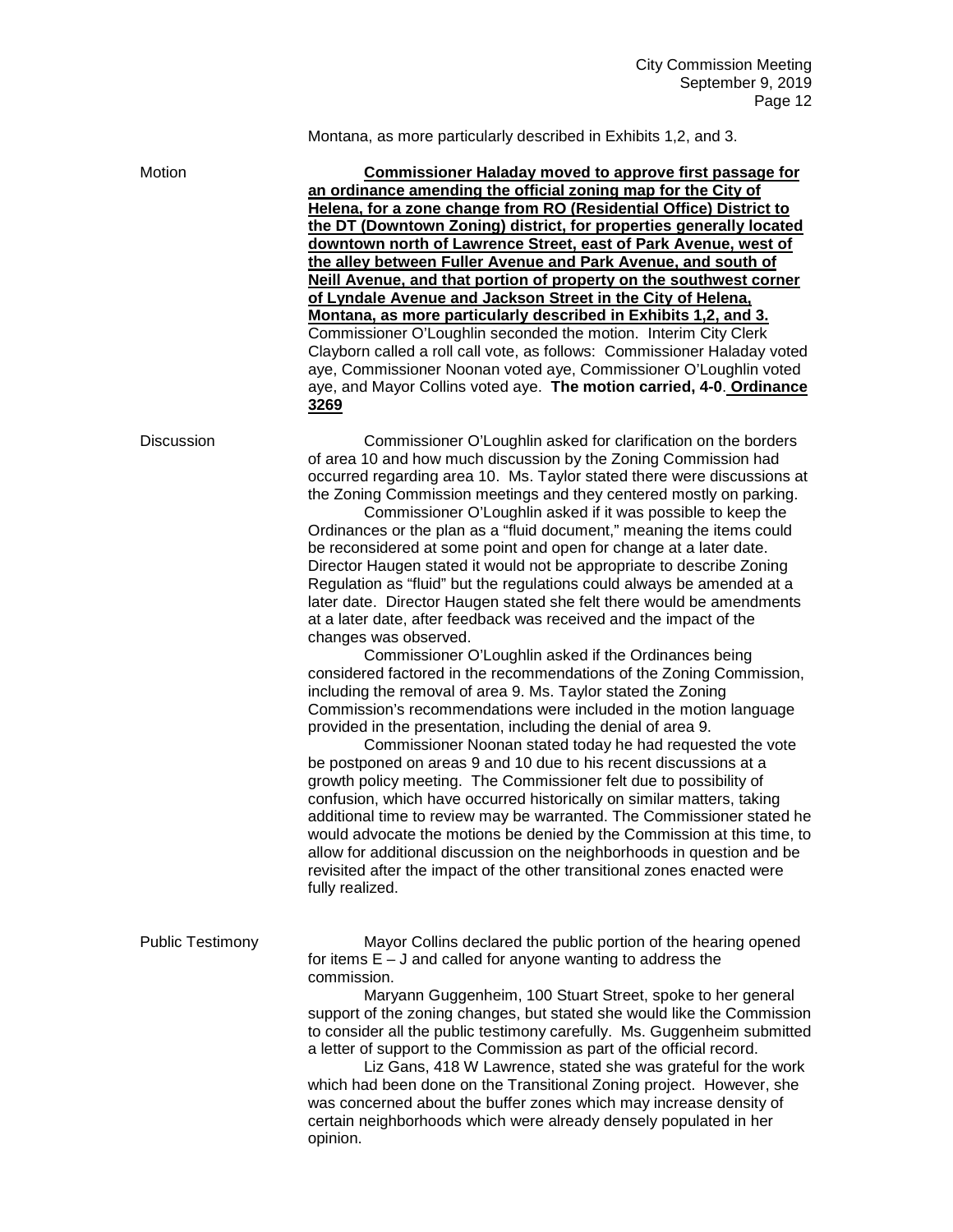Rebecca McGlaughlin stated she was concerned about the size of the streets, and the impact of the rezoning on the parking which was limited in the area. Ms. McGlaughlin stated concerns over the language of the parking recommendations made by the zoning commission and expressed concerns over the safety of children in the area.

Rick Newby, 418 W. Laurence, stated he was concerned about the density of the neighborhood was at a premium and there should be considerations taken into account regarding this

Chris Horner, 639 Logan, stated she was not in support of District 9 being included in the rezoning.

Ann Cossit, area 9 resident, and asked the Commission to accept the zoning Commission's recommendations to deny the re-zoning of the area 9.

Discussion Commissioner O'Loughlin stated she would like to recognize the openness of the process between the Zoning Commission and City Staff, and was open to accepting the Zoning Commission's recommendations regarding area 9 and denying the motion, and possibly holding a vote on area 10 for a later date, as suggested by Commissioner Noonan

> Commissioner O'Loughlin asked for a break down of the ratio of used in area 10, due to it being zoned R-O, as in what is the usage of residential and office space.

Commissioner Haladay stated he would be fine with denying area 9, and table 10 but expressed concerns about where this would lead to.

Mayor Collins stated he would agree to denying area 9 and tabling area 10.

City Attorney Jodoin asked for clarification from the Commission on their intent between denying and tabling each item, stating tabling or denying would have different impacts to the overall timeline of the items for consideration.

Commissioner Noonan asked for clarification of the area boundaries between area 9 and area 10. Director Haugen displayed the pictures and map to clarify and stated area 10 was broken into several different disparate pieces.

City Manager Cortez stated the area 10 was spread throughout the other areas and was confusing due the disjointed nature of area 10.

City Attorney Jodoin clarified the area in the legal description of the area.

Commissioner O'Loughlin stated she was sensitive to the concerns of the residents of those areas and would open to amending the motion to not include a portion of area 10, where much of the public commentary expressing concerns existed.

Commissioner Haladay asked what the final desire of the Commission by removing certain areas would be and removing certain areas may further confuse matters. The Commissioner stated removal of a specific section of the areas, essentially means the item is removed permanently.

Commissioner Noonan stated he felt a desire for use in the area would bring the area back for consideration at some point.

Commissioner Haladay stated he felt the item J, referencing area 10, should be denied or remove the section of the area instead of tabling. The Commissioner stated the removed section could always come back at a later date and ask for a zoning amendment, if they so desire.

Commissioner Noonan agreed with this sentiment.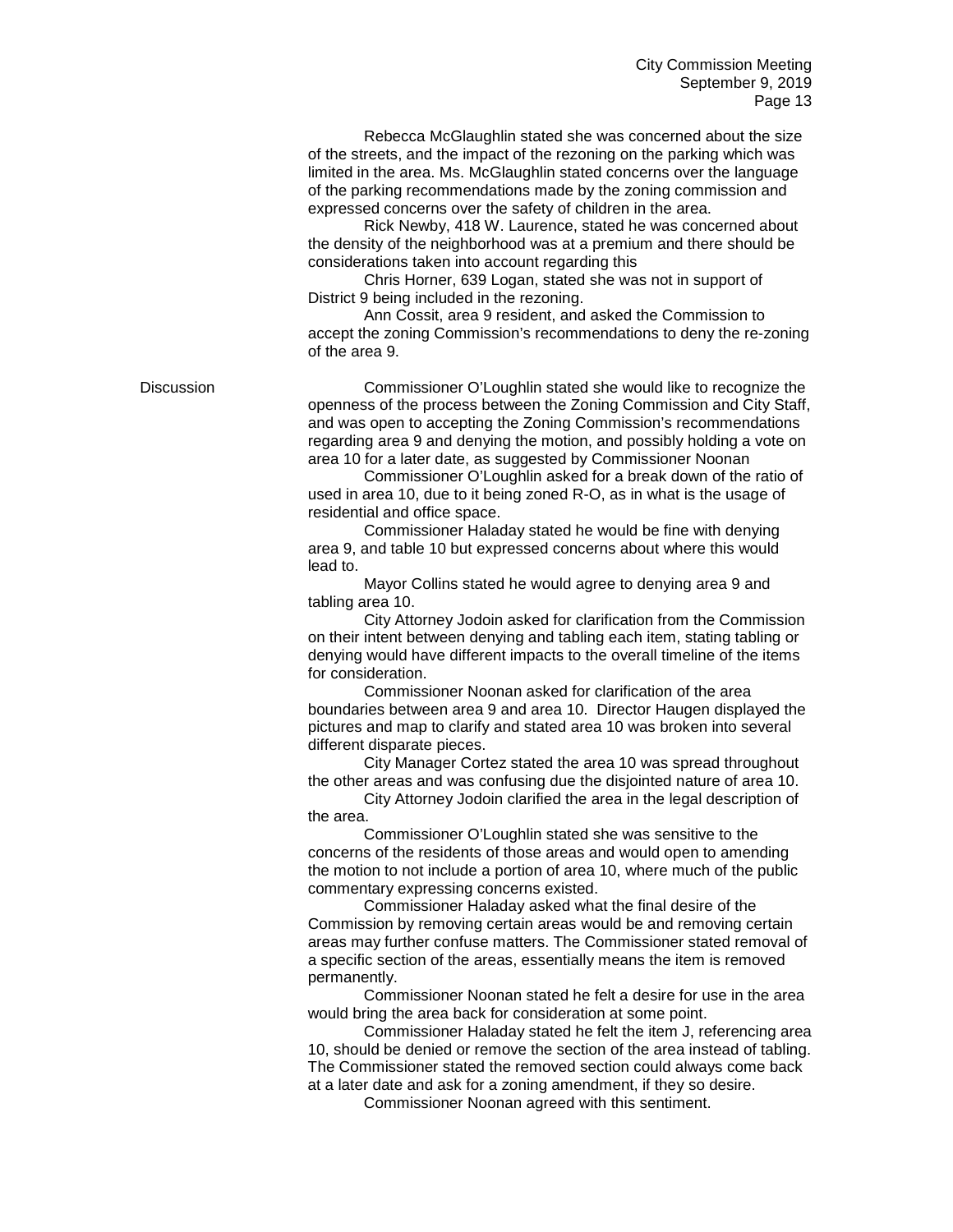Commissioner O'Loughlin stated the pages of the packet which most clearly illustrated the areas in question for the removal of a portion of area 10 when making the motion.

E. CONSIDER FIRST PASSAGE OF AN ORDINANCE AMENDING THE OFFICIAL ZONING MAP FOR THE CITY OF HELENA, FOR A ZONE CHANGE FROM B-1 (NEIGHBORHOOD BUSINESS) DISTRICT TO THE TR (TRANSITIONAL RESIDENTIAL) ZONING DISTRICT, FOR PROPERTIES GENERALLY LOCATED IN THE AREA COMMONLY REFERRED TO AS REEDERS ALLEY AND TO INCLUDE ADJACENT PROPERTIES IN THE CITY OF HELENA, MONTANA.

Staff Report On June 24, 2019 the City Commission approved Ordinance numbers 3256, 3257, 3258, 3259, 3260, 3261, and 3262 to put in place regulations for the DT (Downtown) and TR (Transitional Residential) Zoning Districts. Due to direction from these Ordinances, the Growth Policy and associated Neighborhood Plan for the downtown the City has applied to amend the zoning in the downtown area and adjacent areas.

Staff has been working with members of the Zoning Commission, City Commission, and the Helena Downtown Business Improvement District for over two years to gain consensus and develop a strategy to align the City with the proposed vision of the 2011 Helena Growth Policy and the 2016 Downtown Neighborhood Plan. On March 13, 2018 the Zoning Commission voted unanimously (4:0) to adopt an ordinance to establish the regulations for a Downtown Zoning District. On March 28, 2019 a public meeting was held at the Civic Center. To notify property owners and adjacent property owners about the meeting post cards were mailed, and a display ad was run in the Independent Record newspaper. The purpose of the meeting was to discuss the code, and the boundary was presented as it relates to the code. This meeting resulted in the Zoning Commission holding a work session April 16, 2019 where they discussed the issues that were raised during the March 28, 2019 meeting. As a result of this work session a few modifications were made to the code language and the boundaries. After much work and consideration, the ordinance was presented to the City Commission on June 10, 2019 for first passage and June 24, 2019 for final passage. The City Commission voted unanimously at both hearings to adopt the ordinances necessary to create the DT (Downtown) District and the TR (Transitional Residential) District.

The Zoning Commission heard and deliberated on all ten proposed rezone areas at the regularly scheduled hearing on August 13, 2019. Public comment was taken up to and at the meeting and is attached to this cover memo as a spread sheet and as the draft minutes from the meeting. In general, public comments have been inquiries as to how the proposed change would impact a specific property. At the meeting folks spoke in favor of the proposals except for the proposal to rezone Area 9 from R-3 (Residential) to TR (Transitional Residential). Folks spoke against this proposal citing the dimensional limitations and the uses as too incongruous with the existing neighborhood. The Zoning Commission voted unanimously to recommend approval of all of the areas proposed for rezoning, except for the proposal to rezone Area 9 from R-3 (Residential) to TR (Transitional Residential), where they voted unanimously to recommend denial of the proposed rezoning.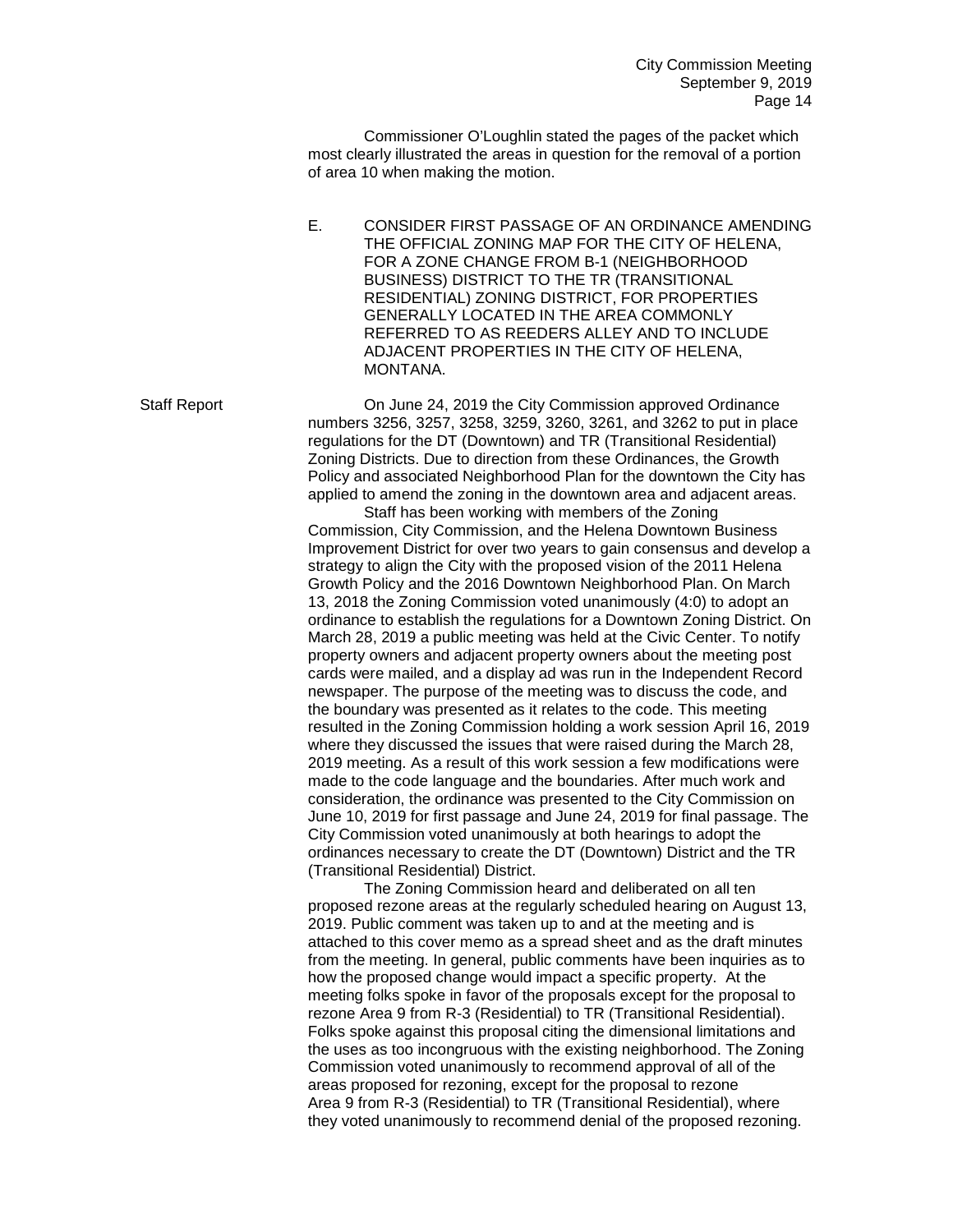The proposal will create a buffer district around the downtown with restricted heights and uses. The proposal will bring the downtown into accordance with long term plans for the downtown including the 2011 Growth Policy as amended by the 2016 Downtown Neighborhood Plan.

Community Development Director Haugen recommended approval of first passage of an ordinance amending the official zoning map for the City of Helena, for a zone change from B-1 (Neighborhood Business) District to the TR (Transitional Residential) Zoning district, for properties generally located in the area commonly referred to as Reeder's Alley and to include adjacent properties in the City of Helena, Montana, and as more particularly described in Exhibits 1, 2, and 3.

Motion **Commissioner O'Loughlin moved to approve first passage of an ordinance amending the official zoning map for the City of Helena, for a zone change from B-1 (Neighborhood Business) District to the TR (Transitional Residential) Zoning district, for properties generally located in the area commonly referred to as Reeder's Alley and to include adjacent properties in the City of Helena, Montana, and as more particularly described in Exhibits 1, 2, and 3.** Commissioner Haladay seconded the motion. Interim City Clerk Clayborn called a roll call vote, as follows: Commissioner Haladay voted aye, Commissioner Noonan voted aye, Commissioner O'Loughlin voted aye, and Mayor Collins voted aye. **The motion carried, 4-0. Ordinance** 

> F. CONSIDER FIRST PASSAGE FOR AN ORDINANCE AMENDING THE OFFICIAL ZONING MAP FOR THE CITY OF HELENA, FOR A ZONE CHANGE FROM B-2 (GENERAL COMMERCIAL) DISTRICT TO THE TR (TRANSITIONAL RESIDENTIAL) ZONING DISTRICT, FOR PROPERTIES GENERALLY LOCATED ALONG HELENA AVENUE BETWEEN JACKSON STREET AND FOURTEENTH STREET IN THE CITY OF HELENA, MONTANA.

Staff Report On June 24, 2019 the City Commission approved Ordinance numbers 3256, 3257, 3258, 3259, 3260, 3261, and 3262 to put in place regulations for the DT (Downtown) and TR (Transitional Residential) Zoning Districts. Due to direction from these Ordinances, the Growth Policy and associated Neighborhood Plan for the downtown the City has applied to amend the zoning in the downtown area and adjacent areas.

> Staff has been working with members of the Zoning Commission, City Commission, and the Helena Downtown Business Improvement District for over two years to gain consensus and develop a strategy to align the City with the proposed vision of the 2011 Helena Growth Policy and the 2016 Downtown Neighborhood Plan. On March 13, 2018 the Zoning Commission voted unanimously (4:0) to adopt an ordinance to establish the regulations for a Downtown Zoning District. On March 28, 2019 a public meeting was held at the Civic Center. To notify property owners and adjacent property owners about the meeting post cards were mailed, and a display ad was run in the Independent Record newspaper. The purpose of the meeting was to discuss the code, and the boundary was presented as it relates to the code. This meeting resulted in the Zoning Commission holding a work session April 16, 2019 where they discussed the issues that were raised during the March 28, 2019 meeting. As a result of this work session a few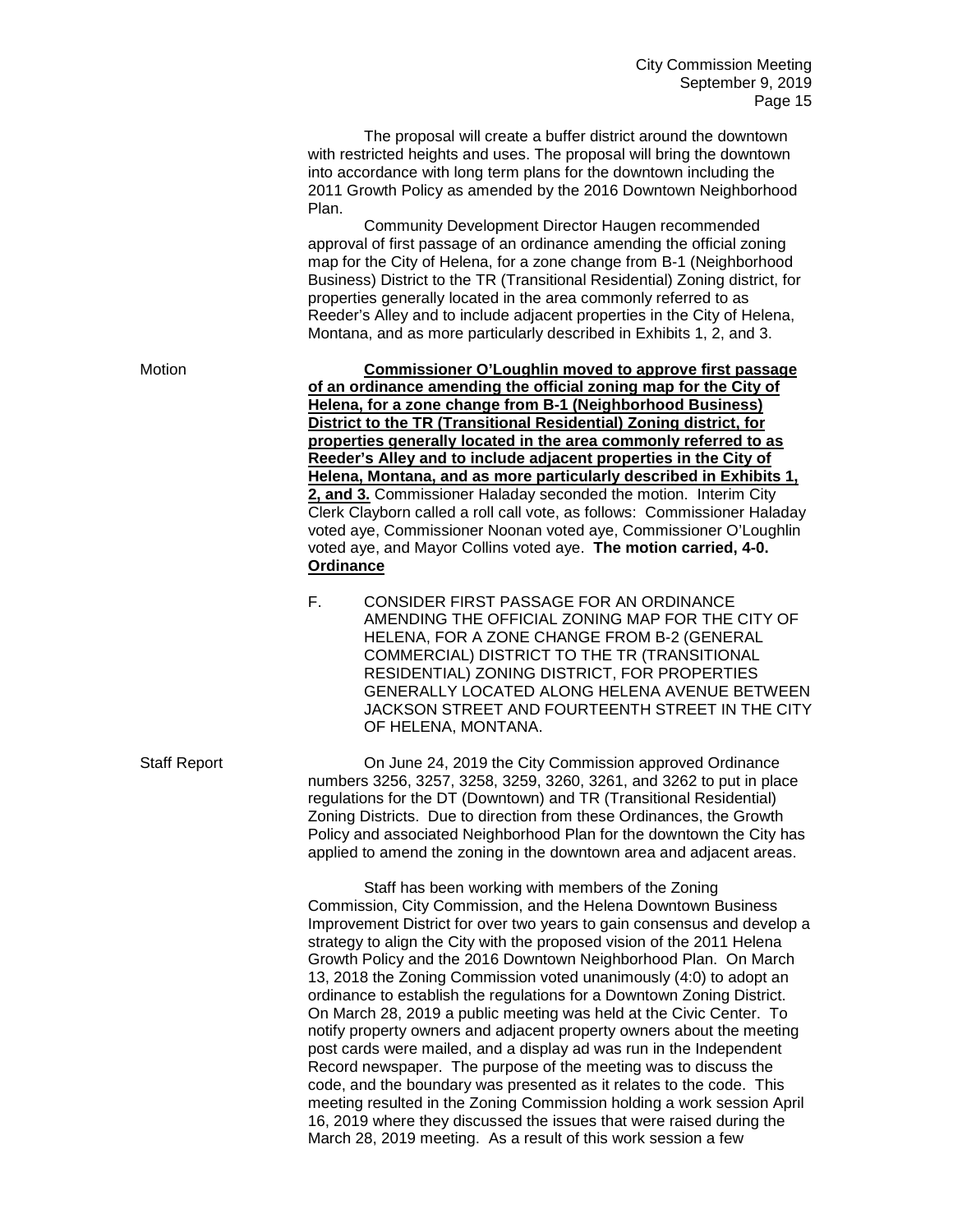modifications were made to the code language and the boundaries. After much work and consideration, the ordinance was presented to the City Commission on June 10, 2019 for first passage and June 24, 2019 for final passage. The City Commission voted unanimously at both hearings to adopt the ordinances necessary to create the DT (Downtown) District and the TR (Transitional Residential) District.

The Zoning Commission heard and deliberated on all ten proposed rezone areas at the regularly scheduled hearing on August 13, 2019. Public comment was taken up to and at the meeting and is attached to this cover memo as a spread sheet and as the draft minutes from the meeting. In general, public comments have been inquiries as to how the proposed change would impact a specific property. At the meeting folks spoke in favor of the proposals except for the proposal to rezone Area 9 from R-3 (Residential) to TR (Transitional Residential). Folks spoke against this proposal citing the dimensional limitations and the uses as too incongruous with the existing neighborhood. The Zoning Commission voted unanimously to recommend approval of all of the areas proposed for rezoning, except for the proposal to rezone Area 9 from R-3 (Residential) to TR (Transitional Residential), where they voted unanimously to recommend denial of the proposed rezoning.

Motion **Commissioner O'Loughlin moved to approve first passage for an ordinance amending the official zoning map for the City of Helena, for a zone change from B-2 (General Commercial) District to the TR (Transitional Residential) Zoning district, for properties generally located along Helena Avenue between Jackson Street and Fourteenth Street in the City of Helena, Montana, and as more particularly described in Exhibits 1, 2, and 3.** Commissioner Noonan seconded the motion. Interim City Clerk Clayborn called a roll call vote, as follows: Commissioner Haladay voted aye, Commissioner Noonan voted aye, Commissioner O'Loughlin voted aye, and Mayor Collins voted aye. **The motion carried, 4-0. Ordinance 3271**

> G. CONSIDER FIRST PASSAGE FOR AN ORDINANCE AMENDING THE OFFICIAL ZONING MAP FOR THE CITY OF HELENA, FOR A ZONE CHANGE FROM B-3 (CENTRAL BUSINESS) DISTRICT TO THE TR (TRANSITIONAL RESIDENTIAL) ZONING DISTRICT, FOR PROPERTIES GENERALLY LOCATED SOUTH OF SEVENTH AVENUE, EAST OF CRUSE AVENUE, AND NORTH OF SIXTH AVENUE, AND WEST OF WARREN STREET IN THE CITY OF HELENA, MONTANA.

Staff Report On June 24, 2019 the City Commission approved Ordinance numbers 3256, 3257, 3258, 3259, 3260, 3261, and 3262 to put in place regulations for the DT (Downtown) and TR (Transitional Residential) Zoning Districts. Due to direction from these Ordinances, the Growth Policy and associated Neighborhood Plan for the downtown the City has applied to amend the zoning in the downtown area and adjacent areas.

Staff has been working with members of the Zoning Commission, City Commission, and the Helena Downtown Business Improvement District for over two years to gain consensus and develop a strategy to align the City with the proposed vision of the 2011 Helena Growth Policy and the 2016 Downtown Neighborhood Plan. On March 13, 2018 the Zoning Commission voted unanimously (4:0) to adopt an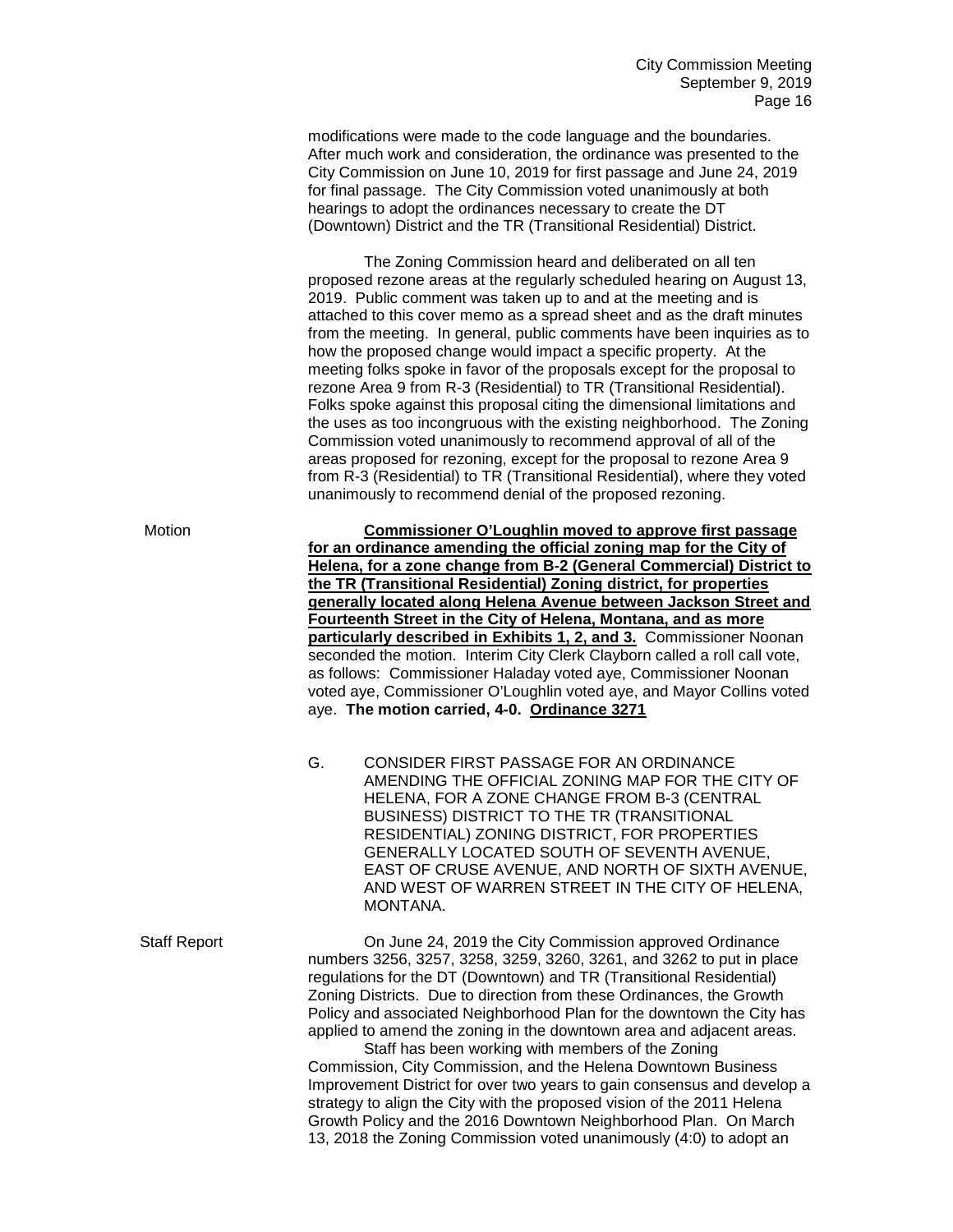ordinance to establish the regulations for a Downtown Zoning District. On March 28, 2019 a public meeting was held at the Civic Center. To notify property owners and adjacent property owners about the meeting post cards were mailed, and a display ad was run in the Independent Record newspaper. The purpose of the meeting was to discuss the code, and the boundary was presented as it relates to the code. This meeting resulted in the Zoning Commission holding a work session April 16, 2019 where they discussed the issues that were raised during the March 28, 2019 meeting. As a result of this work session a few modifications were made to the code language and the boundaries. After much work and consideration, the ordinance was presented to the City Commission on June 10, 2019 for first passage and June 24, 2019 for final passage. The City Commission voted unanimously at both hearings to adopt the ordinances necessary to create the DT (Downtown) District and the TR (Transitional Residential) District.

The Zoning Commission heard and deliberated on all ten proposed rezone areas at the regularly scheduled hearing on August 13, 2019. Public comment was taken up to and at the meeting and is attached to this cover memo as a spread sheet and as the draft minutes from the meeting. In general, public comments have been inquiries as to how the proposed change would impact a specific property. At the meeting folks spoke in favor of the proposals except for the proposal to rezone Area 9 from R-3 (Residential) to TR (Transitional Residential). Folks spoke against this proposal citing the dimensional limitations and the uses as too incongruous with the existing neighborhood. The Zoning Commission voted unanimously to recommend approval of all of the areas proposed for rezoning, except for the proposal to rezone Area 9 from R-3 (Residential) to TR (Transitional Residential), where they voted unanimously to recommend denial of the proposed rezoning.

Motion **Commissioner Haladay moved to approve first passage for an ordinance amending the official zoning map for the City of Helena, for a zone change from B-3 (Central Business) District to the TR (Transitional Residential) Zoning district, for properties generally located south of Seventh Avenue, east of Cruse Avenue, and north of Sixth Avenue, and west of Warren Street in the City of Helena, Montana, and as more particularly described in Exhibits 1, 2, and 3.** Commissioner Noonan seconded the motion. Interim City Clerk Clayborn called a roll call vote, as follows: Commissioner Haladay voted aye, Commissioner Noonan voted aye, Commissioner O'Loughlin voted aye, and Mayor Collins voted aye. **The motion carried, 4-0. Ordinance 3272**

> H. CONSIDER FIRST PASSAGE FOR AN ORDINANCE AMENDING THE OFFICIAL ZONING MAP FOR THE CITY OF HELENA, FOR A ZONE CHANGE FROM PLI (PUBLIC LANDS AND INSTITUTIONS) DISTRICT TO THE TR (TRANSITIONAL RESIDENTIAL) ZONING DISTRICT FOR PROPERTIES GENERALLY LOCATED SOUTH OF EAST LAWRENCE STREET BETWEEN WARREN STREET AND CRUSE AVENUE, AND THE CITY-COUNTY BUILDING GENERALLY LOCATED BETWEEN PARK AND BENTON AVENUE.

Staff Report **Commission 24, 2019** the City Commission approved Ordinance numbers 3256, 3257, 3258, 3259, 3260, 3261, and 3262 to put in place regulations for the DT (Downtown) and TR (Transitional Residential)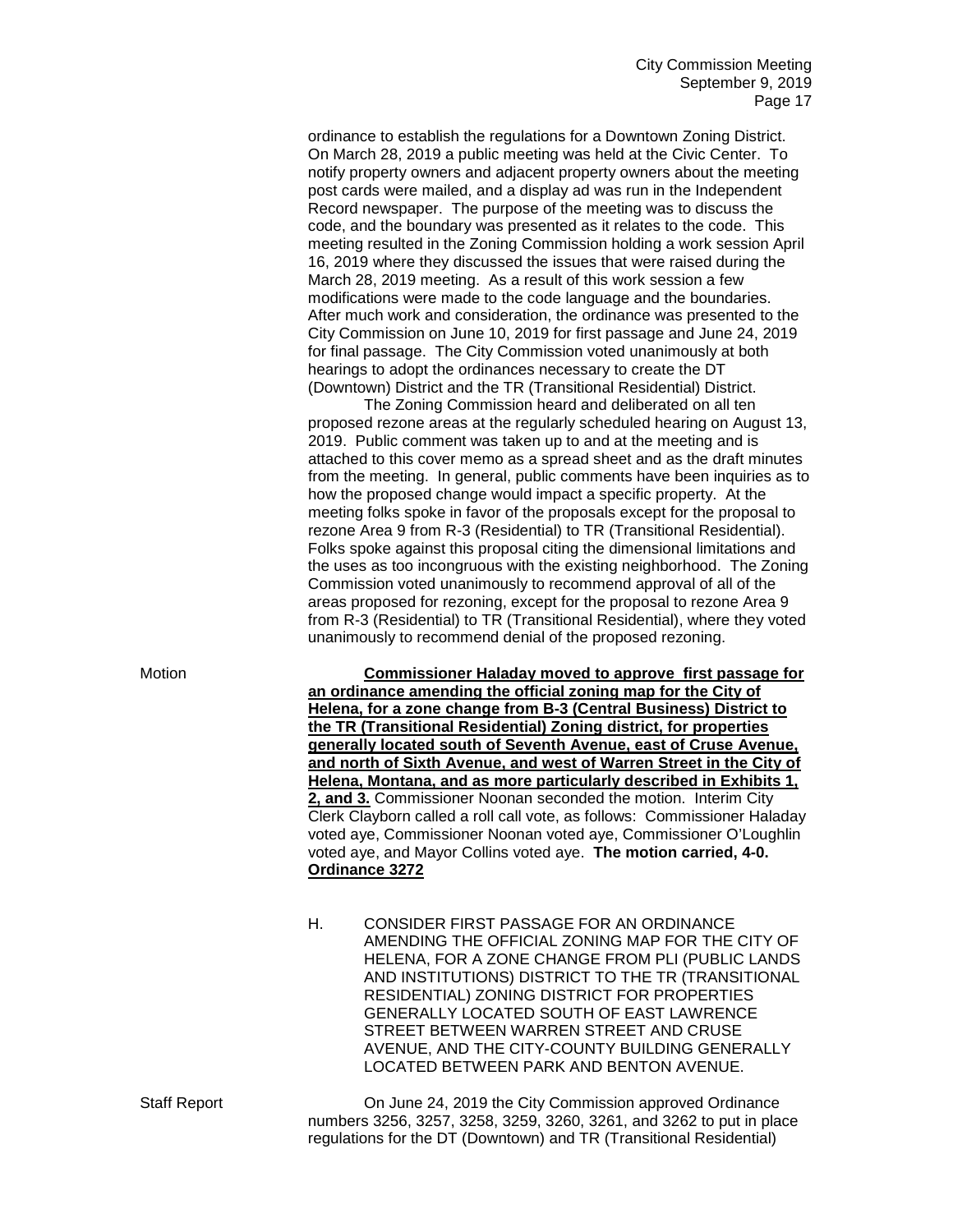Zoning Districts. Due to direction from these Ordinances, the Growth Policy and associated Neighborhood Plan for the downtown the City has applied to amend the zoning in the downtown area and adjacent areas.

Staff has been working with members of the Zoning Commission, City Commission, and the Helena Downtown Business Improvement District for over two years to gain consensus and develop a strategy to align the City with the proposed vision of the 2011 Helena Growth Policy and the 2016 Downtown Neighborhood Plan. On March 13, 2018 the Zoning Commission voted unanimously (4:0) to adopt an ordinance to establish the regulations for a Downtown Zoning District. On March 28, 2019 a public meeting was held at the Civic Center. To notify property owners and adjacent property owners about the meeting post cards were mailed, and a display ad was run in the Independent Record newspaper. The purpose of the meeting was to discuss the code, and the boundary was presented as it relates to the code. This meeting resulted in the Zoning Commission holding a work session April 16, 2019 where they discussed the issues that were raised during the March 28, 2019 meeting. As a result of this work session a few modifications were made to the code language and the boundaries. After much work and consideration, the ordinance was presented to the City Commission on June 10, 2019 for first passage and June 24, 2019 for final passage. The City Commission voted unanimously at both hearings to adopt the ordinances necessary to create the DT (Downtown) District and the TR (Transitional Residential) District.

The Zoning Commission heard and deliberated on all ten proposed rezone areas at the regularly scheduled hearing on August 13, 2019. Public comment was taken up to and at the meeting and is attached to this cover memo as a spread sheet and as the draft minutes from the meeting. In general, public comments have been inquiries as to how the proposed change would impact a specific property. At the meeting folks spoke in favor of the proposals except for the proposal to rezone Area 9 from R-3 (Residential) to TR (Transitional Residential). Folks spoke against this proposal citing the dimensional limitations and the uses as too incongruous with the existing neighborhood. The Zoning Commission voted unanimously to recommend approval of all of the areas proposed for rezoning, except for the proposal to rezone Area 9 from R-3 (Residential) to TR (Transitional Residential), where they voted unanimously to recommend denial of the proposed rezoning.

**Motion Commissioner Noonan moved to approve first passage for an ordinance amending the official zoning map for the City of Helena, for a zone change from PLI (Public Lands and Institutions) District to the TR (Transitional Residential) Zoning district for properties generally located south of East Lawrence Street between Warren Street and Cruse Avenue, and the City-County Building generally located between Park and Benton Avenue, and as more particularly described in Exhibits 1, 2, and 3.** Commissioner O'Loughlin seconded the motion. Interim City Clerk Clayborn called a roll call vote, as follows: Commissioner Haladay voted aye, Commissioner Noonan voted aye, Commissioner O'Loughlin voted aye, and Mayor Collins voted aye. **The motion carried, 4-0. Ordinance 3273**

> I. CONSIDER FIRST PASSAGE FOR AN ORDINANCE AMENDING THE OFFICIAL ZONING MAP FOR THE CITY OF HELENA, FOR A ZONE CHANGE FROM THE R-3 (RESIDENTIAL) DISTRICT TO THE TR (TRANSITIONAL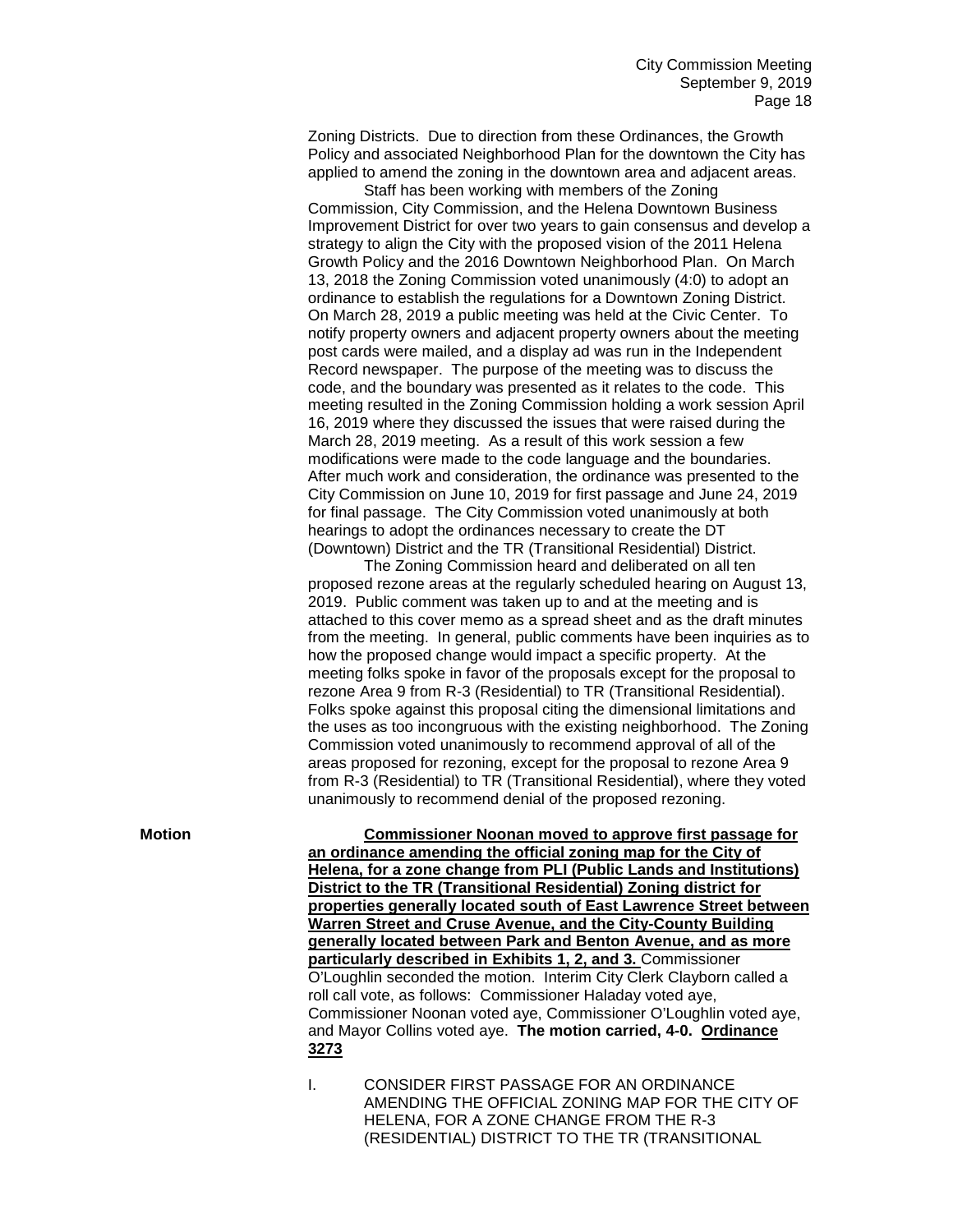City Commission Meeting September 9, 2019 Page 19

RESIDENTIAL) ZONING DISTRICT FOR PROPERTIES GENERALLY LOCATED WEST OF LOGAN STREET, NORTH OF ELEVENTH AVENUE, AND EAST OF JACKSON STREET, AND SOUTH OF THIRTEENTH STREET IN THE CITY OF HELENA, MONTANA.

Staff Report On June 24, 2019 the City Commission approved Ordinance numbers 3256, 3257, 3258, 3259, 3260, 3261, and 3262 to put in place regulations for the DT (Downtown) and TR (Transitional Residential) Zoning Districts. Due to direction from these Ordinances, the Growth Policy and associated Neighborhood Plan for the downtown the City has applied to amend the zoning in the downtown area and adjacent areas.

Staff has been working with members of the Zoning Commission, City Commission, and the Helena Downtown Business Improvement District for over two years to gain consensus and develop a strategy to align the City with the proposed vision of the 2011 Helena Growth Policy and the 2016 Downtown Neighborhood Plan. On March 13, 2018 the Zoning Commission voted unanimously (4:0) to adopt an ordinance to establish the regulations for a Downtown Zoning District. On March 28, 2019 a public meeting was held at the Civic Center. To notify property owners and adjacent property owners about the meeting post cards were mailed, and a display ad was run in the Independent Record newspaper. The purpose of the meeting was to discuss the code, and the boundary was presented as it relates to the code. This meeting resulted in the Zoning Commission holding a work session April 16, 2019 where they discussed the issues that were raised during the March 28, 2019 meeting. As a result of this work session a few modifications were made to the code language and the boundaries. After much work and consideration, the ordinance was presented to the City Commission on June 10, 2019 for first passage and June 24, 2019 for final passage. The City Commission voted unanimously at both hearings to adopt the ordinances necessary to create the DT (Downtown) District and the TR (Transitional Residential) District.

The Zoning Commission heard and deliberated on all ten proposed rezone areas at the regularly scheduled hearing on August 13, 2019. Public comment was taken up to and at the meeting and is attached to this cover memo as a spread sheet and as the draft minutes from the meeting. In general, public comments have been inquiries as to how the proposed change would impact a specific property. At the meeting folks spoke in favor of the proposals except for the proposal to rezone Area 9 from R-3 (Residential) to TR (Transitional Residential). Folks spoke against this proposal citing the dimensional limitations and the uses as too incongruous with the existing neighborhood. The Zoning Commission voted unanimously to recommend approval of all of the areas proposed for rezoning, except for the proposal to rezone Area 9 from R-3 (Residential) to TR (Transitional Residential), where they voted unanimously to recommend denial of the proposed rezoning. On area 9 the following citizens spoke in opposition to the proposal: Christine Horner, John Metropoulos, Carl Cossitt, Anne Cossitt, and Tim Thompson. In general the citizens objected to the proposed dimensional limitations and allowed uses stating it would create an incongruous development pattern not in keeping with the established residential neighborhood. The R-3 (Residential) land in question is developed by single family houses, multi-family dwelling units, and a few businesses. The proposal is to rezone the area to allow higher density and more mixed uses. The proposal will create a buffer district around the downtown with restricted heights and uses. The proposal will bring the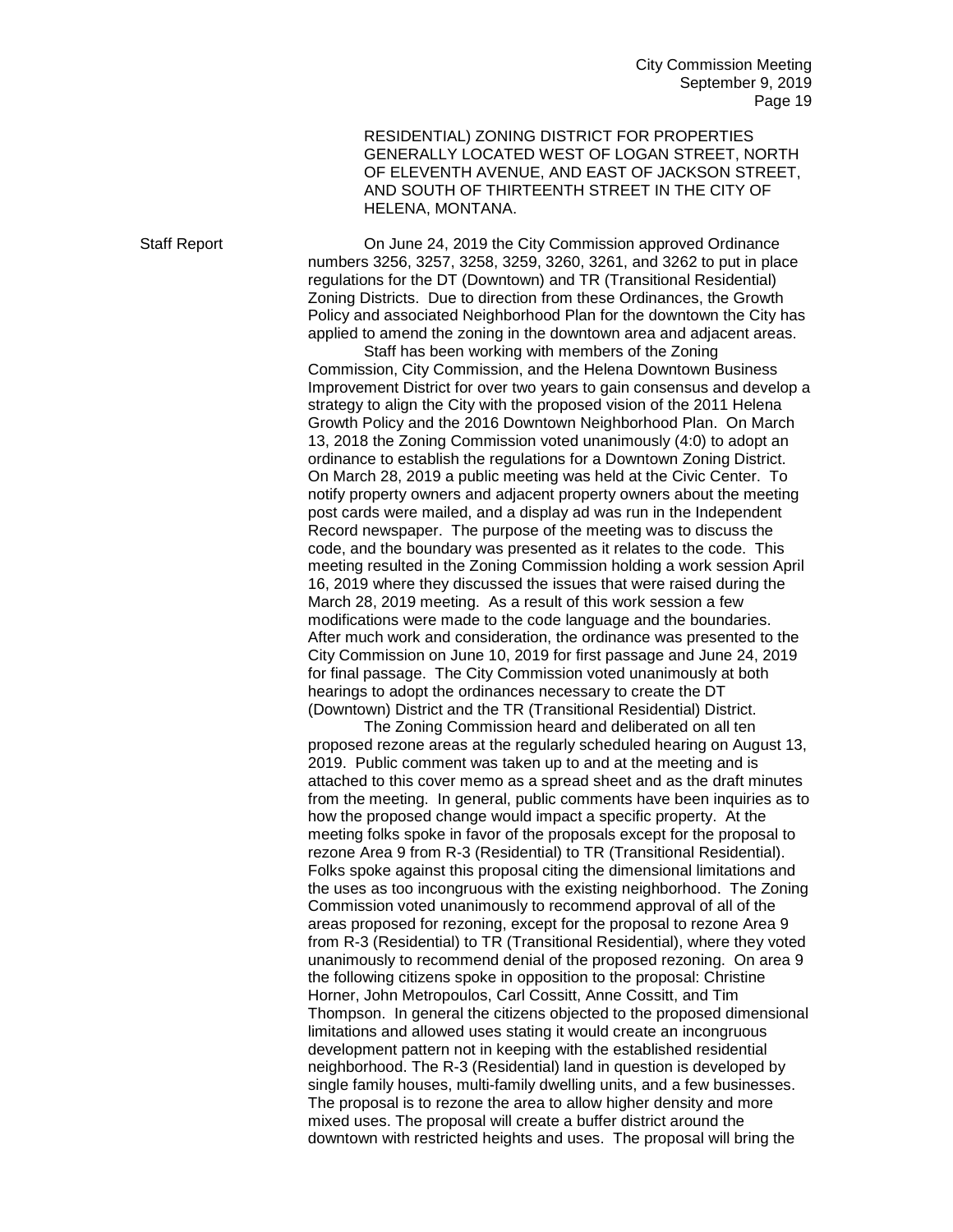downtown into accordance with long term plans for the downtown including the 2011 Growth Policy as amended by the 2016 Downtown Neighborhood Plan.

Motion **Commissioner Haladay moved to deny first passage for an ordinance amending the official zoning map for the City of Helena, for a zone change from the R-3 (Residential) District to the TR (Transitional Residential) Zoning district for properties generally located west of Logan Street, north of Eleventh Avenue, and east of Jackson Street, and south of Thirteenth Street in the City of Helena, Montana, and as more particularly described in Exhibits 1, 2, and 3.** Commissioner Noonan seconded the motion. Interim City Clerk Clayborn called a roll call vote, as follows: Commissioner Haladay voted aye, Commissioner Noonan voted aye, Commissioner O'Loughlin voted aye, and Mayor Collins voted aye. The motion carried, 4-0.

> J. CONSIDER FIRST PASSAGE FOR AN ORDINANCE AMENDING THE OFFICIAL ZONING MAP FOR THE CITY OF HELENA, FOR A ZONE CHANGE FROM R-O (RESIDENTIAL OFFICE) DISTRICT TO THE TR (TRANSITIONAL RESIDENTIAL) ZONING DISTRICT, FOR PROPERTIES GENERALLY LOCATED SOUTH OF FLOWERREE STREET, EAST OF BENTON AVENUE AND WEST OF PARK AVENUE, AND A SMALL PORTION WEST OF THE CITY-COUNTY BUILDING, AND NORTH OF BROADWAY STREET, AND NORTH OF REEDERS ALLEY AND SOUTH AND EAST OF CRUSE AVENUE, AND WEST OF SOUTH WARREN STREET, AND SOUTH OF ELEVENTH AVENUE, NORTH OF LAWRENCE STREET, EAST OF CRUSE AVENUE, AND WEST OF LOGAN STREET IN THE CITY OF HELENA, MONTANA.

Staff Report On June 24, 2019 the City Commission approved Ordinance numbers 3256, 3257, 3258, 3259, 3260, 3261, and 3262 to put in place regulations for the DT (Downtown) and TR (Transitional Residential) Zoning Districts. Due to direction from these Ordinances, the Growth Policy and associated Neighborhood Plan for the downtown the City has applied to amend the zoning in the downtown area and adjacent areas.

Staff has been working with members of the Zoning Commission, City Commission, and the Helena Downtown Business Improvement District for over two years to gain consensus and develop a strategy to align the City with the proposed vision of the 2011 Helena Growth Policy and the 2016 Downtown Neighborhood Plan. On March 13, 2018 the Zoning Commission voted unanimously (4:0) to adopt an ordinance to establish the regulations for a Downtown Zoning District. On March 28, 2019 a public meeting was held at the Civic Center. To notify property owners and adjacent property owners about the meeting post cards were mailed, and a display ad was run in the Independent Record newspaper. The purpose of the meeting was to discuss the code, and the boundary was presented as it relates to the code. This meeting resulted in the Zoning Commission holding a work session April 16, 2019 where they discussed the issues that were raised during the March 28, 2019 meeting. As a result of this work session a few modifications were made to the code language and the boundaries. After much work and consideration, the ordinance was presented to the City Commission on June 10, 2019 for first passage and June 24, 2019 for final passage. The City Commission voted unanimously at both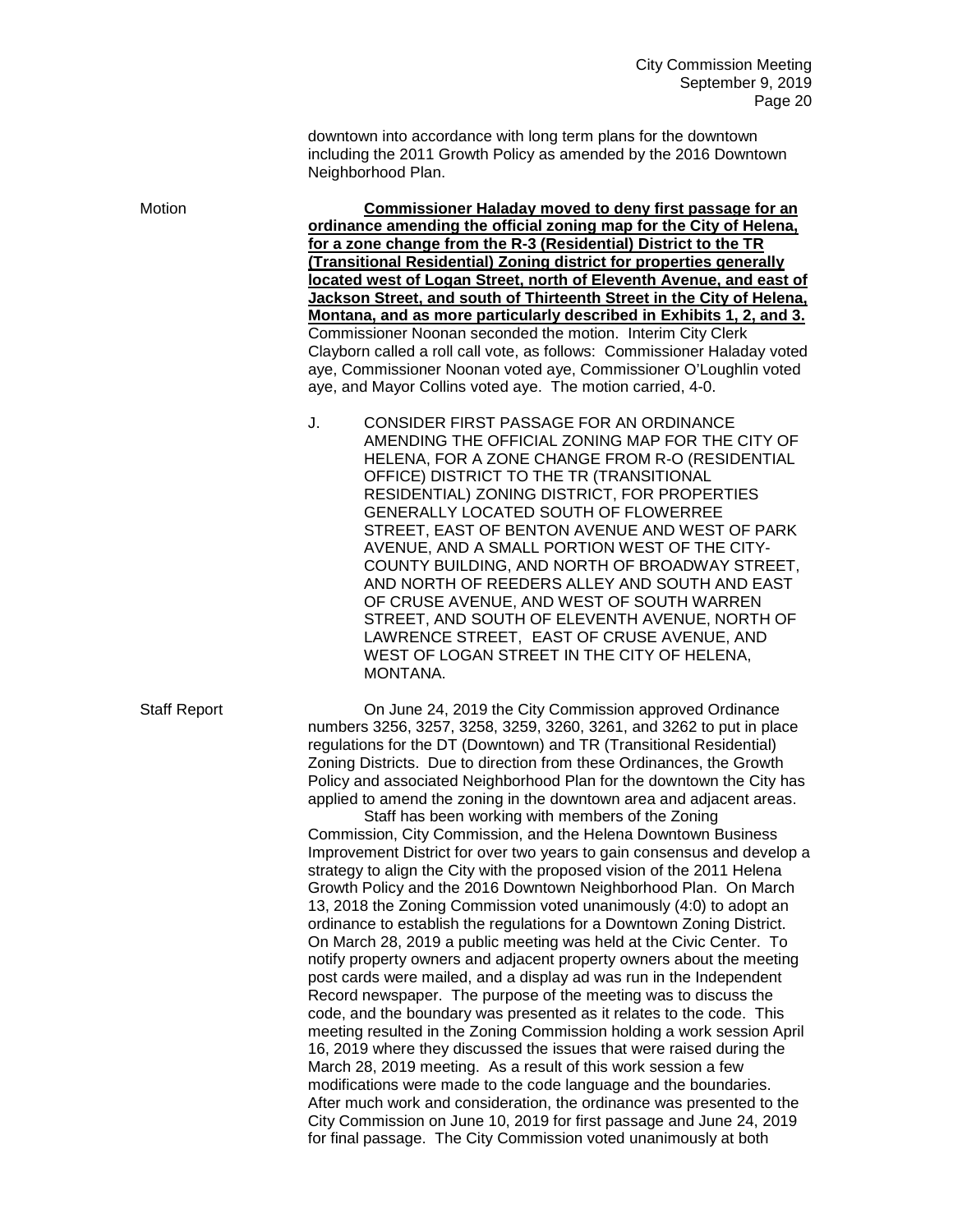|                                                                                          | hearings to adopt the ordinances necessary to create the DT<br>(Downtown) District and the TR (Transitional Residential) District.<br>The Zoning Commission heard and deliberated on all ten<br>proposed rezone areas at the regularly scheduled hearing on August 13,<br>2019. Public comment was taken up to and at the meeting and is<br>attached to this cover memo as a spread sheet and as the draft minutes<br>from the meeting. In general, public comments have been inquiries as to<br>how the proposed change would impact a specific property. At the<br>meeting folks spoke in favor of the proposals except for the proposal to<br>rezone Area 9 from R-3 (Residential) to TR (Transitional Residential).<br>Folks spoke against this proposal citing the dimensional limitations and<br>the uses as too incongruous with the existing neighborhood. The Zoning<br>Commission voted unanimously to recommend approval of all of the<br>areas proposed for rezoning, except for the proposal to rezone Area 9<br>from R-3 (Residential) to TR (Transitional Residential), where they voted<br>unanimously to recommend denial of the proposed rezoning. |  |
|------------------------------------------------------------------------------------------|----------------------------------------------------------------------------------------------------------------------------------------------------------------------------------------------------------------------------------------------------------------------------------------------------------------------------------------------------------------------------------------------------------------------------------------------------------------------------------------------------------------------------------------------------------------------------------------------------------------------------------------------------------------------------------------------------------------------------------------------------------------------------------------------------------------------------------------------------------------------------------------------------------------------------------------------------------------------------------------------------------------------------------------------------------------------------------------------------------------------------------------------------------------------|--|
| <b>Discussion</b>                                                                        | Commissioner O'Loughlin stated for the record it was the intent<br>of the Commission to remove a portion of area 10 in the formal motion.                                                                                                                                                                                                                                                                                                                                                                                                                                                                                                                                                                                                                                                                                                                                                                                                                                                                                                                                                                                                                            |  |
| <b>Motion</b>                                                                            | <b>Commissioner O'Loughlin moved to approve first passage</b><br>for an ordinance amending the official zoning map for the City of<br>Helena, for a zone change from R-O (Residential Office) District to<br>the TR (Transitional Residential) Zoning district, for properties<br>generally located south of Flowerree Street, east of Benton Avenue<br>and west of Park Avenue, and north of Broadway Street, and north<br>of Reeder's Alley and south and east of Cruse Avenue, and west of<br>South Warren Street, and south of Eleventh Avenue, north of<br>Lawrence Street, east of Cruse Avenue, and west of Logan Street in<br>the City of Helena, Montana, and as more particularly described in<br><b>Exhibits 1, 2, and 3.</b> Commissioner Haladay seconded the motion<br>Interim City Clerk Clayborn called a roll call vote, as follows:<br>Commissioner Haladay voted aye, Commissioner Noonan voted aye,<br>Commissioner O'Loughlin voted aye, and Mayor Collins voted aye. The<br>motion carried, 4-0. Ordinance 3274                                                                                                                                |  |
| <b>Public</b><br><b>Communications</b>                                                   | PUBLIC COMMUNICATIONS<br>Dan Casey 336 South Park, asked for an update from the<br>Commission on the pile of dirt on the area above Reeders Alley area.<br>City Attorney Jodoin stated on the dirt pile in question, and he is<br>going to have an engineer review the property; and he would remove the<br>pile after he has an engineer provide him with a plan by the end of next<br>week.                                                                                                                                                                                                                                                                                                                                                                                                                                                                                                                                                                                                                                                                                                                                                                        |  |
| <b>Adjournment</b>                                                                       | There being no further business to come before the City<br>Commission, the meeting adjourned at 7:49 p.m.                                                                                                                                                                                                                                                                                                                                                                                                                                                                                                                                                                                                                                                                                                                                                                                                                                                                                                                                                                                                                                                            |  |
| <b>Meetings of Interest</b>                                                              | MEETINGS OF INTEREST                                                                                                                                                                                                                                                                                                                                                                                                                                                                                                                                                                                                                                                                                                                                                                                                                                                                                                                                                                                                                                                                                                                                                 |  |
| Administrative Meeting - September 18, 2019 - 4:00 p.m. - Room 326, City-County Building |                                                                                                                                                                                                                                                                                                                                                                                                                                                                                                                                                                                                                                                                                                                                                                                                                                                                                                                                                                                                                                                                                                                                                                      |  |

Regular City Commission Meeting – September 23, 2019 - 6:00 p.m. - Commission Chambers, City-County Building